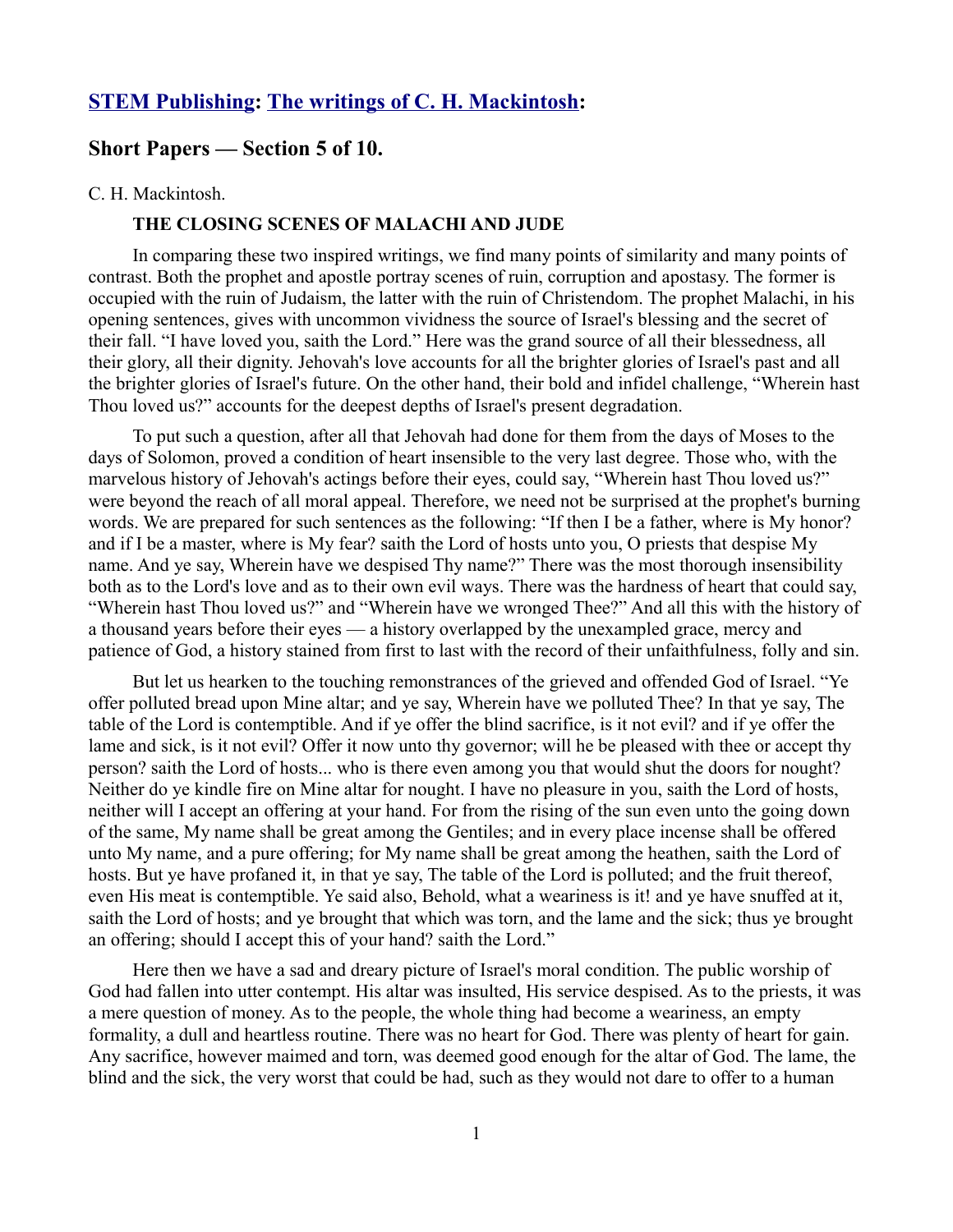governor, was laid on the altar of God. And if a door was to be opened or a fire kindled, it must be paid for. No pay, no work. Such was the lamentable condition of things in the days of Malachi. It makes the heart sick to contemplate it.

But, thanks and praise be to God, there is another side of the picture. There were some rare and lovely exceptions to the gloomy rule — some striking and beautiful forms standing out in relief from the dark background. It is truly refreshing in the midst of all this venality and corruption, coldness and hollowness, barrenness and heartlessness, pride and stoutness of heart, to read such words as these: "Then they that feared the Lord spake often one to another; and the Lord hearkened and heard it, and a book of remembrance was written before Him for them that feared the Lord, and that thought upon His name."

How precious is this brief record! How delightful to contemplate this remnant in the midst of the moral ruin! There is no pretension or assumption, no attempt to set up anything, no effort to reconstruct the fallen economy, no affected display of power. Here is felt-weakness and a looking to Jehovah. This is the true secret of all real power. We need never be afraid of conscious weakness. It is impressive strength that we have to dread and shrink from. "When I am weak, then am I strong" is ever the rule for the people of God — a blessed rule, most surely. God is to be counted upon always. We may lay it down as a great root principle that, no matter what may be the actual state of the professing body, individual faith can enjoy communion with God according to the very highest truth of the dispensation.

This is a grand principle to grasp and hold fast. Let the professing people of God be ever individuals who judge and humble themselves before God, who can enjoy His presence and blessing without hindrance or limit. Witness the Daniels, the Mordecais, the Ezras, the Nehemiahs, the Josiahs, the Hezekiahs, and scores of others who walked with God, carried out the highest principles and enjoyed the rarest privileges of the dispensation, when all lay in hopeless ruin around them. There was a passover celebrated in the days of Josiah such as had not been known from the days of Samuel the prophet (2 Chr. 35: 18). The feeble remnant, on their return from Babylon, celebrated the feast of tabernacles, a privilege which had not been tasted since the days of Joshua the son of Nun (Neh. 8: 17). Mordecai, without ever striking a blow, gained as splendid a victory over Amalek as that achieved by Joshua in the days of Exodus 17 (Esther 6: 11-12). In the book of Daniel we see earth's proudest monarch prostrate at the feet of a captive Jew.

What do all these cases teach us? What lesson do they tell out in our ears? Simply that the humble, believing and obedient soul is permitted to enjoy the very deepest and richest communion with God, in spite of the failure and ruin of God's professing people and the departed glory of the dispensation in which his lot is cast.

Thus it was in the closing scenes of Malachi. All was in hopeless ruin, but that did not hinder those who loved and feared the Lord from getting together to speak about Him and to muse upon His precious name. True, that feeble remnant was not like the great congregation which assembled in the days of Solomon, from Dan to Beersheba, but it had a glory unique to itself. It had the divine presence in a way no less marvelous though not so striking. We are not told of any "book of remembrance" in the days of Solomon. We are not told of Jehovah's hearkening and hearing. Perhaps it may be said, there was no need. Be it so, but that does not dim the luster of the grace that shone upon the little band in the days of Malachi. We may boldly affirm that Jehovah's heart was as refreshed by the loving breathings of that little band as by the splendid sacrifice in the days of Solomon's dedication. Their love shines out all the brighter in contrast with the heartless formalism of the professing body, and the corruption of the priests.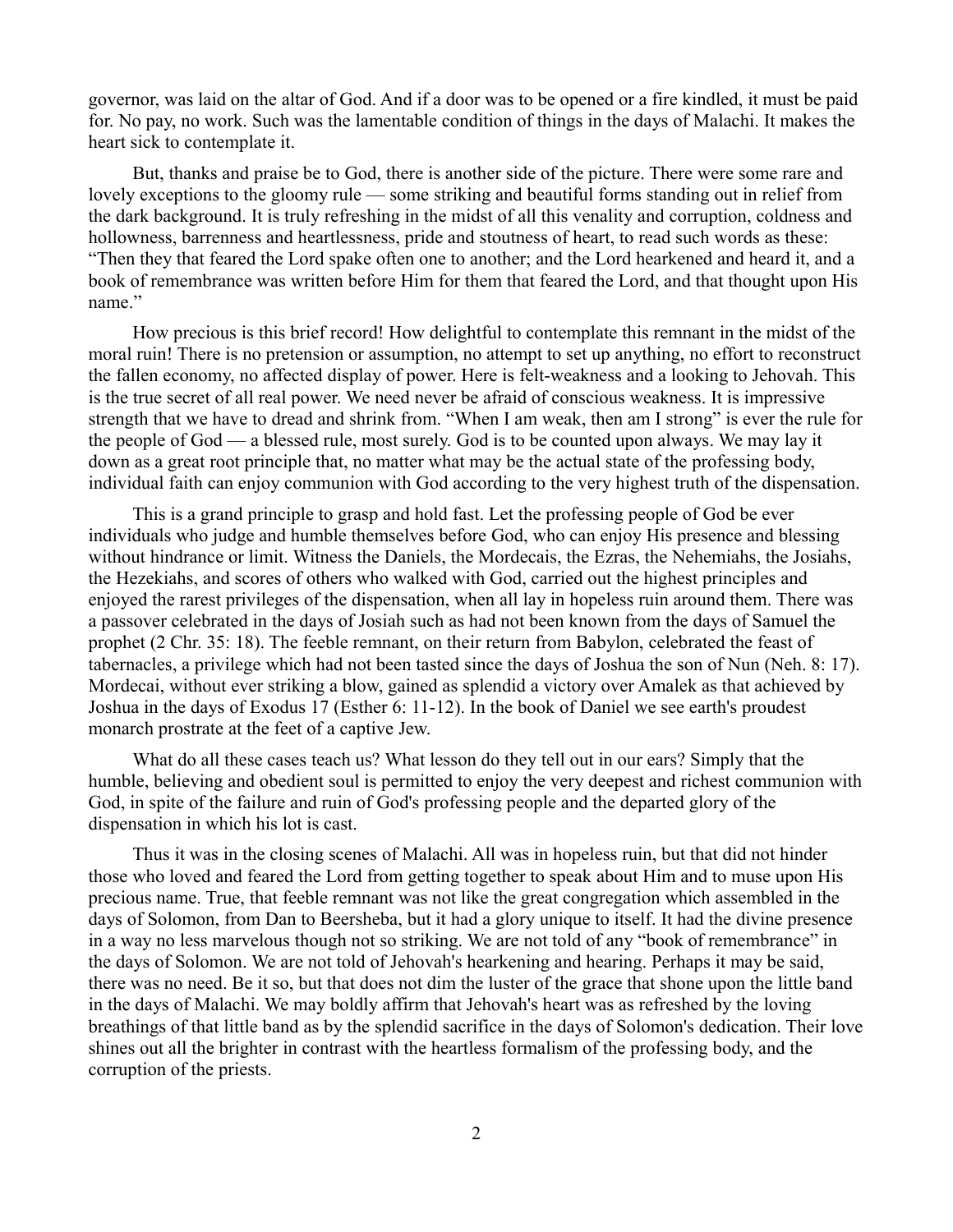"And they shall be Mine, saith the Lord of hosts, in that day when I make up My jewels; and I will spare them as a man spareth his own son that serveth him. Then shall ye return and discern between the righteous and the wicked, between him that serveth God and him that serveth Him not. For behold, the day cometh that shall burn as an oven; and all the proud, yea, and all that do wickedly, shall be stubble; and the day that cometh shall burn them up, saith the Lord of hosts, that it shall leave them neither root nor branch. But unto you that fear My name shall the Sun of Righteousness arise with healing in His wings; and ye shall go forth and grow up as calves of the stall. And ye shall tread down the wicked; for they shall be ashes under the soles of your feet in the day that I shall do this, saith the Lord of hosts."

We shall now briefly glance at the epistle of Jude. Here we have a still more appalling picture of apostasy and corruption. It is a familiar saying among us, that the corruption of the best thing is the worst corruption. Hence it is that the Apostle Jude spreads before us a page so very much darker and more awful than that presented by the prophet Malachi. It is the record of man's utter failure and ruin under the very highest and richest privileges which could be conferred upon him.

In the opening of his solemn address, the apostle lets us know that it was laid upon his heart "to write unto us of the common salvation." This would have been his far more delightful task. It would have been his joy and his refreshment to expand upon the present privileges and future glories wrapped up in the comprehensive folds of that precious word "salvation." But he felt it "needful" to turn from this more congenial work to fortify our souls against the rising tide of error and evil which threatened the very foundations of Christianity. "Beloved, when I gave all diligence to write unto you of the common salvation, it was needful for me to write unto you and exhort you that ye should *earnestly contend for the faith* which was once delivered unto the saints." All that was vital and fundamental was at stake. It was a question of earnestly contending for the faith itself. "For there are certain men crept in unawares who were before of old ordained to this condemnation; ungodly men, turning the grace of our God into lasciviousness and denying the only Lord God, and our Lord Jesus Christ."

This is far worse than anything we have in Malachi. There it was a question of the law, as we read, "Remember ye the law of Moses My servant, which I commanded unto him in Horeb for all Israel, with the statutes and judgments." But in Jude it is not a question of forgetting the law, but of actually turning into sensualness the pure and precious grace of God, and denying the Lordship of Christ. Therefore, instead of dwelling upon the salvation of God, the apostle seeks to fortify us against the wickedness and lawlessness of men. "I will therefore," he says, "put you in remembrance, though ye once knew this, how that the Lord, having saved the people out of the land of Egypt, afterward destroyed them that believed not. And the angels which kept not their first estate, but left their own habitation, He hath reserved in everlasting chains under darkness unto the judgment of the great day."

All this is most solemn, but we cannot dwell upon the dark features of this scene: space does not allow it. Besides, we rather desire to present to the Christian reader the charming picture of the Christian remnant given in the closing lines of this most searching scripture. As in Malachi we have amid the helpless ruin of Judaism, a devoted band of Jewish worshipers who loved and feared the Lord and took sweet counsel together, so in Jude, amid the more appalling ruins of Christian profession, the Holy Spirit introduces a company whom He addresses as "Beloved." These are "sanctified by God the Father and preserved in Jesus Christ, and called." These He solemnly warns against the varied forms of error and evil which were already beginning to make their appearance, but have since assumed such formidable proportions. To these He turns, with the most exquisite grace, and addresses the following exhortation, "But ye, beloved, building up yourselves on your most holy faith, praying in the Holy Spirit, keep yourselves in the love of God, looking for the mercy of our Lord Jesus Christ unto eternal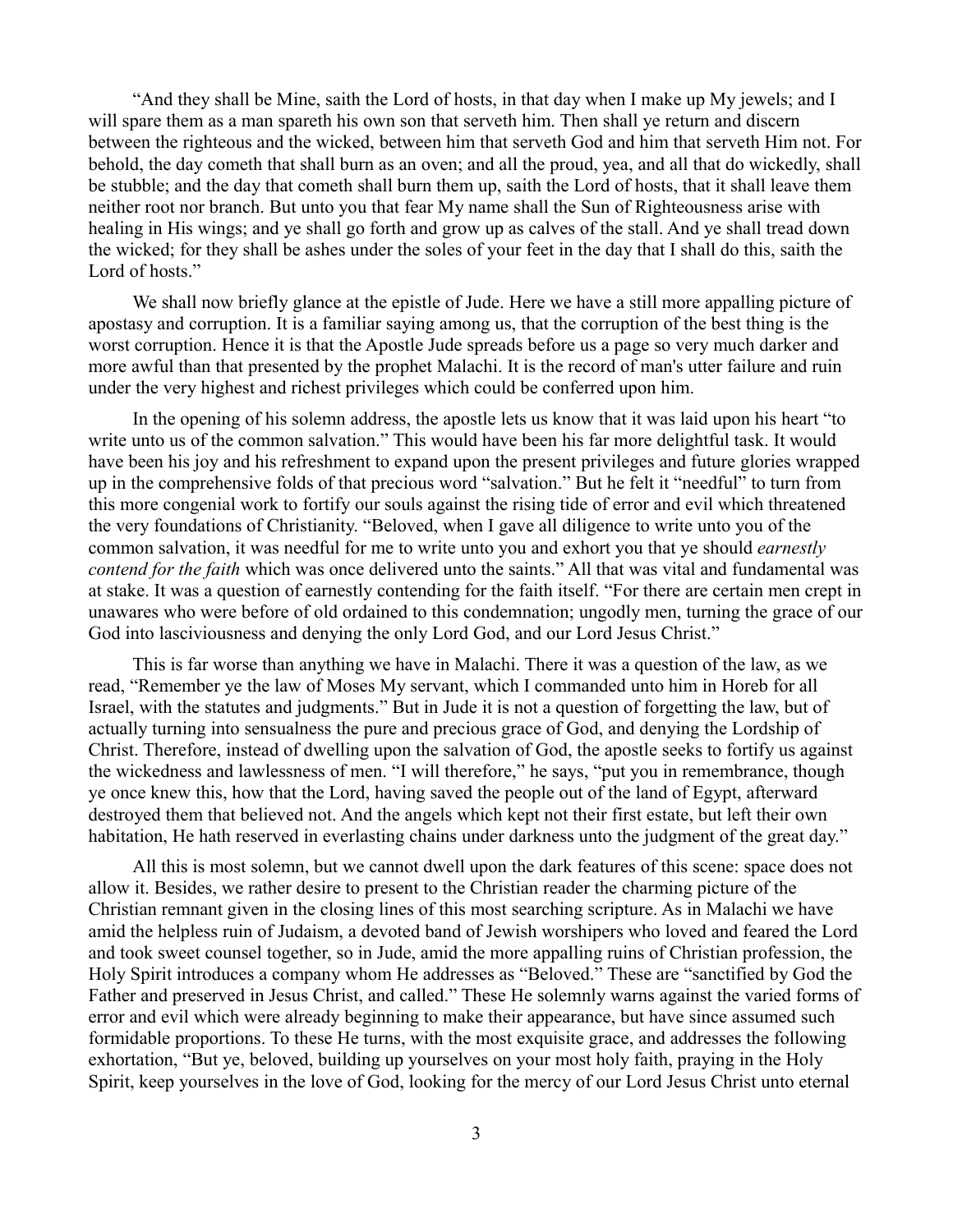life."

Here we have divine security against all the dark and terrible forms of apostasy — "the way of Cain, the error of Baalam, the gainsaying of Core, the murmurers and complainers, the great swelling words, the raging waves, the wandering stars, having men's persons in admiration because of advantage." The "beloved" are to "build themselves up on their most holy faith."

Let the reader note this. There is not a syllable here about an order of men to succeed the apostles, not a word about gifted men of any sort. It is well to see this and to bear it ever in mind. We hear a great deal of our lack of gift and power, of our not having pastors and teachers. How could we expect to have much gift or power? Do we deserve them? Regretfully we have failed and sinned and come short. Let us own this and cast ourselves upon the living God who never fails a trusting heart.

Look at Paul's touching address to the elders of Ephesus in Acts 20. To whom does he there commend us in view of the passing away of apostolic ministry? Is there a word about successors to the apostles? Not one, unless indeed it be the "grievous wolves" of which he speaks or those men who were to arise in the very bosom of the Church, speaking perverse things to draw away disciples after them. What then is the resource of the faithful? "I commend you *to God and to the Word of His grace,* which is able to build you up and to give you an inheritance among all them which are sanctified."

What a precious resource! Not a word about gifted men, valuable as such may be in their right place. God forbid we should in any way depreciate the gifts which, in spite of all the failure and sin, our gracious Lord may see fit to bestow upon His Church. But still it holds good that the blessed apostle, in taking leave of the Church, commends us not to gifted men, but to God Himself and the Word of His grace. Hence it follows that, let our weakness be ever so great, we have God to look to and to lean upon. He never fails those who trust Him. There is no limit whatsoever to the blessing which our souls may taste, if only we look to God in humility of mind and childlike confidence.

Here lies the secret of all true blessedness and spiritual power — humility of mind and simple confidence. There must on the one hand be no assumption of power, and on the other, we must not, in the unbelief of our hearts, limit the goodness and faithfulness of our God. He can and does bestow gifts for the building up of His people. He would bestow much more if we were not so ready to manage for ourselves. If the Church would but look more to Christ her living Head and loving Lord, instead of to the arrangements of men and the methods of this world, she would have a very different tale to tell. But if we, by our unbelieving plans and our restless efforts to provide a machinery for ourselves, quench, hinder and grieve the Holy Spirit, need we marvel if we are left to prove the barrenness and emptiness, the desolation and confusion of all such things? Christ is sufficient, but He must be proved, He must be trusted, He must be allowed to act. The platform must be left perfectly clear for the Holy Spirit to display thereon the preciousness, the fullness, the all-sufficiency of Christ.

But it is precisely in this very thing we so remarkably fail. We try to hide our weakness instead of owning it. We seek to cover our nakedness by a drapery of our own providing, instead of confiding simply and entirely in Christ for all we need. We grow weary of the attitude of humble patient waiting. We are in haste to put on an appearance of strength. This is our folly and our grievous loss. If we could only be induced to believe it, our real strength is to know our weakness and cling to Christ in absolute faith from day to day.

It is to this most excellent way that the apostle Jude exhorts the Christian remnant in his closing lines. "Ye, beloved, building up yourselves in your most holy faith." These words set forth the responsibility of all true Christians to be found together instead of being divided and scattered. We are to help one another in love, according to the measure of grace bestowed and the nature of the gift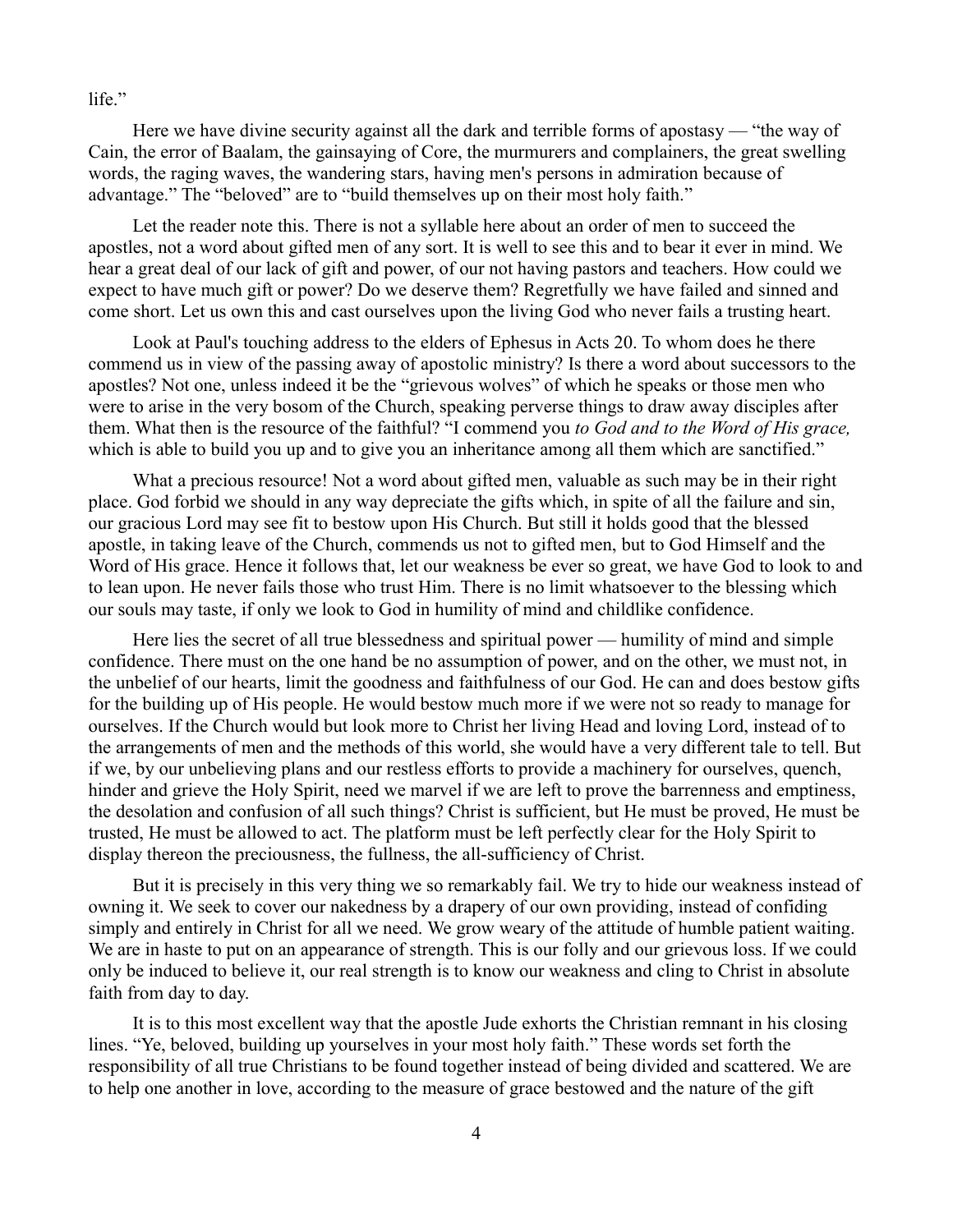communicated. It is a mutual thing — "building up yourselves." It is not looking to an order of men, nor is it complaining of our lack of gifts, but simply each doing what he can to promote the common blessing and profit of all.

The reader will notice the four things which we are exhorted to do, namely "Building," "Praying," "Keeping," "Looking." What blessed work is here! Yes, and it is work for all. There is not one true Christian on the face of the earth who cannot fulfill any or all of these branches of ministry. Indeed every person is responsible so to do. We can build ourselves up on our most holy faith, we can pray in the Holy Spirit, we can keep ourselves in the love of God, and while doing these things we can look out for the mercy of our Lord Jesus Christ.

It may be asked, "Who are the beloved? To whom does the term apply?" Our answer is, "To whomsoever it may concern." Let us see to it that we are on the ground of those to whom the precious title applies. It is not *assuming* the title, but *occupying* the true moral ground. It is not empty profession, but real possession. It is not claiming the name, but being the thing.

Nor does the responsibility of the Christian remnant end here. It is not merely of themselves they have to think. They are to cast a loving look and stretch forth a helping hand beyond the circumference of their own circle. "And of some have compassion, making a difference: and others save with fear, pulling them out of the fire; hating even the garment spotted by the flesh." Who are the "some?" and who are the "others?" Is there not the same beautiful undefinedness about these as there is about the "Beloved?" These latter will be at no loss to find out the former. There are precious souls scattered up and down amid the appalling ruins of Christendom, "some" of them to be looked upon with tender compassion, "others" to be saved with godly fear, lest the "beloved" should become involved in the defilement.

It is a fatal mistake to suppose that, in order to pluck people out of the fire, we must go into the fire ourselves. This would never do. The best way to deliver people from an evil position *is to be thoroughly out of that position myself.* How can I best pull a man out of a morass? Surely not by going into the morass, but by standing on firm ground and from there lending him a helping hand. I cannot pull a man out of anything unless I am out myself. If we want to help the people of God who are mixed up with the surrounding ruin, the first thing for ourselves is to be in thorough and decided separation. The next thing is to have our hearts brimful and flowing over with tender and fervent love to all who bear the precious name of Jesus.

Here we must close, and in doing so we shall quote for the reader that blessed doxology with which the apostle sums up his solemn and weighty address. "Now unto Him that is able to keep you from falling, and to present you faultless before the presence of His glory with exceeding joy, to the only wise God our Savior, be glory and majesty, dominion and power, both now and ever. Amen." We have a great deal about "falling" in this epistle -Israel falling, angels falling, cities falling, but blessed be God, there is One who is able to keep us from falling, and it is to His holy keeping we are committed.

## **THE SYMPATHY AND GRACE OF JESUS**

(Read carefully Matthew 14: 1-21 and Mark 6: 30-44)

In these two parallel scriptures we are presented with two distinct conditions of heart which both find their answer in the sympathy and grace of Jesus. Let us look closely at them and may the Holy Spirit enable us to gather up and bear away their precious teaching!

It was a moment of deep sorrow to John's disciples when their master fell by the sword of Herod,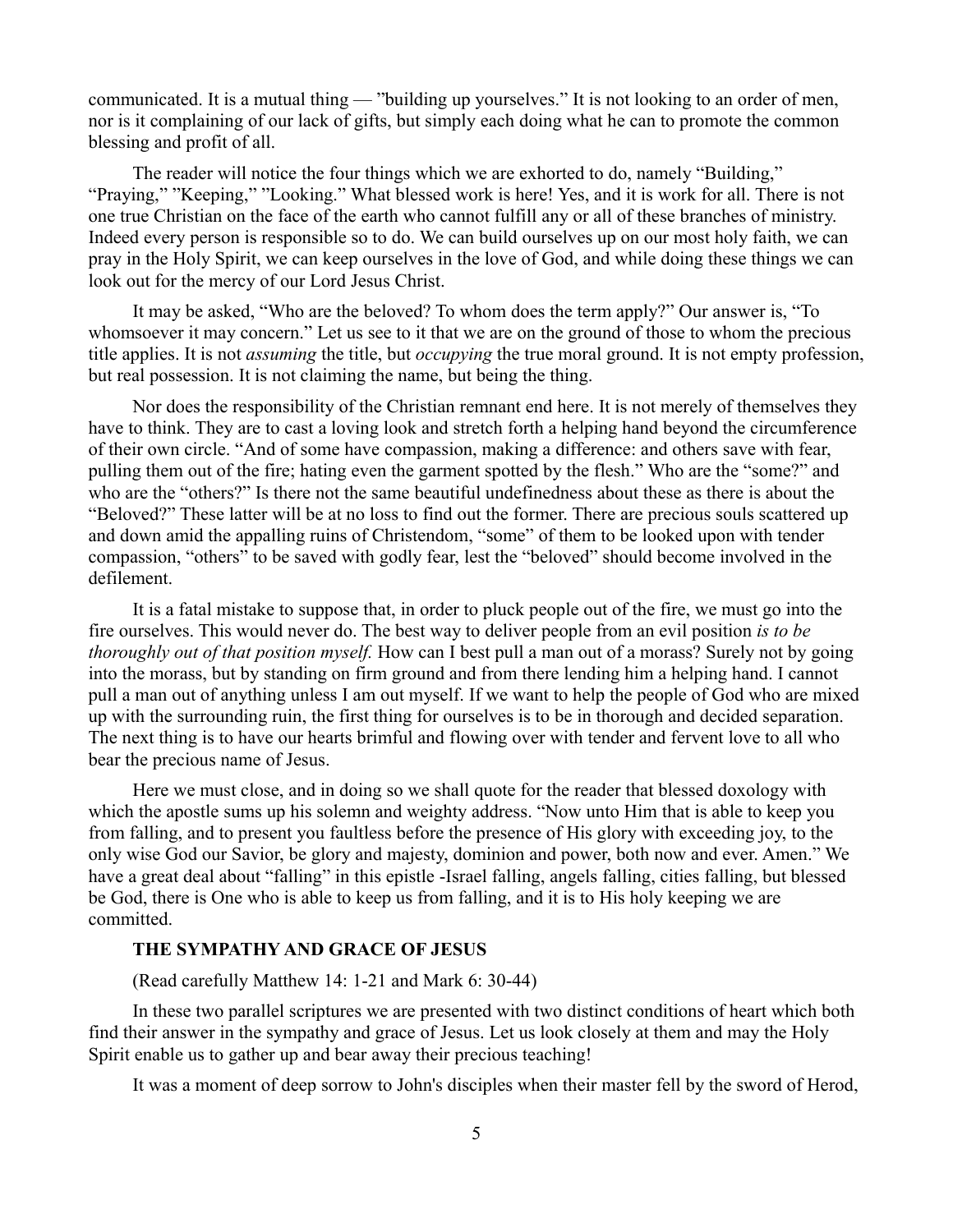when the one on whom they had been accustomed to lean and from whose lips they had been accustomed to drink instruction, was taken from them after such a fashion. This was indeed a moment of gloom and desolation to the followers of the Baptist.

But there was One to whom they could come in their sorrow and into whose ear they could pour their tale of grief — the One of whom their master had spoken, to whom he had pointed and of whom he had said, "He must increase, but I must decrease." To Him the bereaved disciples betook themselves. We read, "They came and took up the body and buried it, and went and told Jesus" (Matt. 14: 12). This was the very best thing they could have done. There was not another heart on earth in which they could have found such a response as in the tender, loving heart of Jesus. His sympathy was perfect. He knew all about their sorrow. He knew their loss and how they would be feeling it. They therefore acted wisely when "they went and told Jesus." His ear was ever open and His heart ever prepared to soothe and sympathize. He perfectly exemplified the precept afterwards embodied in the words of the Holy Spirit, "Rejoice with them that do rejoice, and weep with them that weep" (Rom. 12: 15).

Who can tell the value of genuine sympathy? Who can declare the value of having one who can really make your joys and sorrows his own? Thank God! we have such an one in the blessed Lord Jesus Christ. Although we cannot see Him with the bodily eye, yet can faith use Him in all the preciousness and power of His perfect sympathy. We can, if only our faith is simple and childlike, come from the tomb where we have just deposited the remains of some fondly-cherished person, to the feet of Jesus and there pour out the anguish of a bereaved and desolate heart. We shall there meet no rude repulse, no heartless reproof for our folly and weakness in feeling so deeply. Nor any clumsy effort to say something suitable, an awkward effort to put on some expression of condolence. Ah! no; Jesus knows how to sympathize with a heart that is crushed and bowed down beneath the heavy weight of sorrow. His is a perfect human heart. What a thought! What a privilege to have access at all times, in all places and under all circumstances, to a perfect human heart! We may look in vain for this down here. In many cases, there is a real desire to sympathize, but a total lack of capacity. I may find myself, in moments of sorrow, in company with one who knows nothing about my sorrow or the source thereof. How could he sympathize? And even though I should tell him, his heart might be so occupied with other things as to have no room and no time for me.

Not so with the perfect Man, Christ Jesus. He has both room and time for each and all. No matter when, how or with what you come, the heart of Jesus is always open. He will never repulse, never fail, never disappoint. If we are in sorrow, what should we do? We should just do as the disciples of the Baptist did, "go and tell Jesus." This is the right thing to do. Let us go straight from the tomb to the feet of Jesus. He will dry up our tears, soothe our sorrows, heal our wounds and fill up our blanks. In this way we shall be able to enter into the truth of Rutherford's words when he says, "I try to lay up all my good things in Christ and then a little of the creature goes a great way with me." This is an experience which we may well covet. May the blessed Spirit lead us more into it!

We may now contemplate another condition of heart as furnished by the twelve apostles on their return from a successful mission. "And the apostles gathered themselves together unto Jesus and told Him all things, both what they had done and what they had taught" (Mark 6: 30). Here we have not a case of sorrow and bereavement, but one of rejoicing and encouragement. The twelve made their way to Jesus to tell Him of their success, just as the disciples of the Baptist made their way to Him in the moment of their loss. Jesus was equal to both. He could meet the heart that was crushed with sorrow and He could meet the heart that was flushed with success. He knew how to control, to moderate and to direct both the one and the other. Blessings forever be upon His honored name!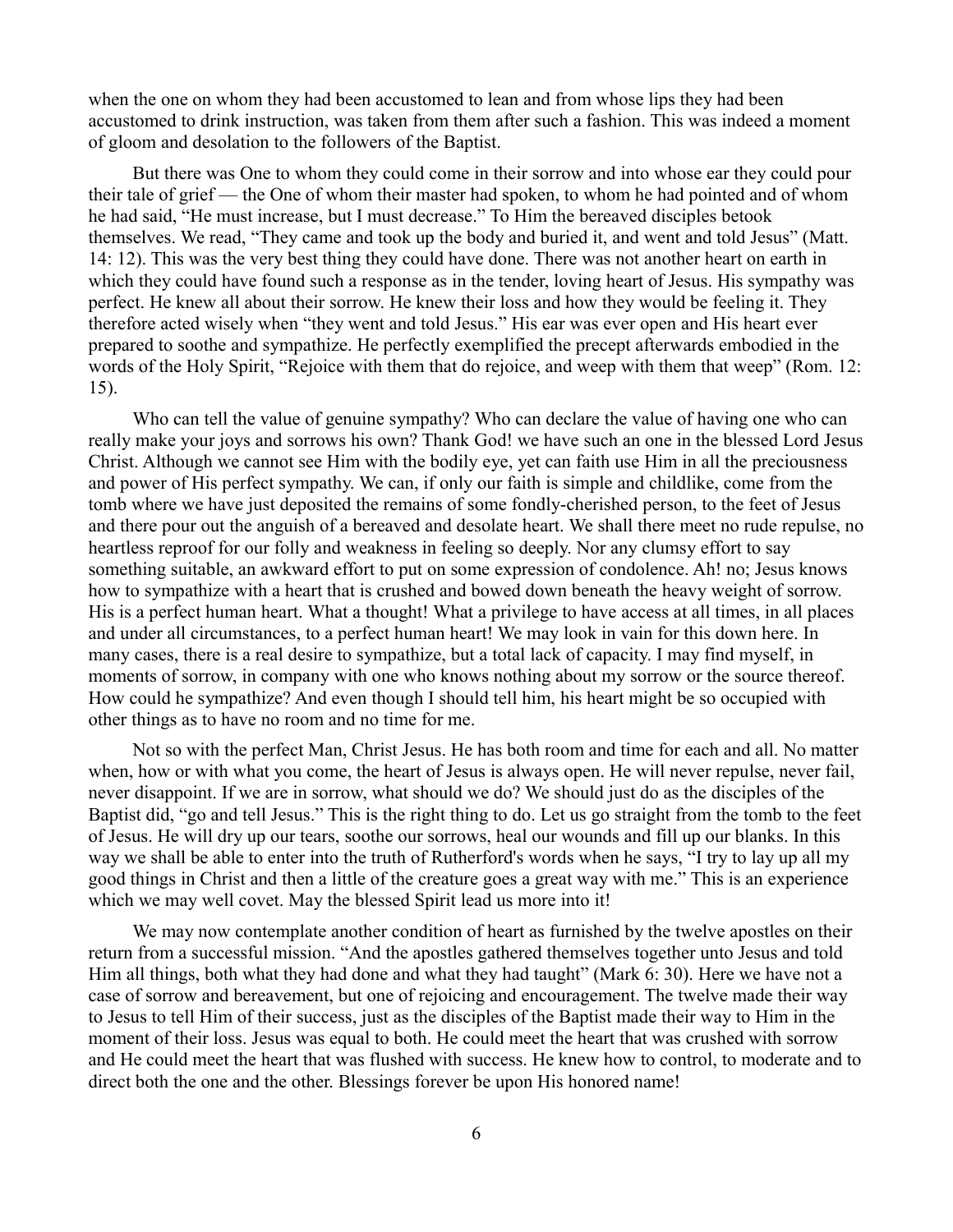"And He said unto them, Come ye yourselves apart into a desert place and rest a while: for there were many coming and going, and they had no leisure so much as to eat" (Mark 6: 31). Here we are conducted to a point at which the moral glories of Christ shine out with uncommon luster and correct the selfishness of our poor narrow hearts. Here we are taught with unmistakable clearness that to make Jesus the depository of our thoughts and feelings will never produce in us a spirit of haughty selfsufficiency and independence, or a feeling of contempt for others. Quite the reverse. The more we have to do with Jesus, the more will our hearts be opened to meet the varied forms of human need which may present themselves to our view from day to day. It is when we come to Jesus and empty our whole hearts to Him, tell Him of our sorrows and our joys, and cast our whole burden at His feet, that we really learn how to feel for others.

There is great beauty and power in the words, "come ye yourselves apart." He does not say, "Go ye." This would never do. There is no use in going apart into a desert place if Jesus is not there to go to. To go into solitude without Jesus is but to make our cold, narrow hearts, colder and narrower still. I may retire from the scene around me in chagrin and disappointment, only to wrap myself up in an impenetrable selfishness. I may fancy that my fellows have not made enough of me and I may retire to make much of myself. I may make myself the center of my whole being and thus become a coldhearted, contracted, miserable creature. But when Jesus says "come," the case is totally different. Our finest moral lessons are learned alone with Jesus. We cannot breathe the atmosphere of His presence without having our hearts expanded. If the apostles had gone into the desert without Jesus, they would have eaten the loaves and fishes themselves, but having gone with Jesus they learned differently. He knew how to meet the need of a hungry multitude, as well as that of a company of sorrowing or rejoicing disciples. The sympathy and grace of Jesus are perfect. He can meet all. If one is sorrowful, he can go to Jesus; if he is happy, he can go to Jesus; if he is hungry, he can go to Jesus. We can bring everything to Jesus, for in Him all fullness dwells, and, blessed be His name, He never sends anyone away empty.

Not so, regretfully, with His poor disciples. How forbidding is their selfishness when viewed in the light of His magnificent grace! "And Jesus, when He came out, saw much people, and was moved with compassion toward them, because they were as sheep not having a shepherd; and He began to teach them many things." He had gone to a desert place to give His disciples rest, but no sooner does human need present itself than the deep flowing tide of compassion rolls forth from His tender heart.

"And when the day was now far spent, His disciples came unto Him and said, This is a desert place, and now the time is far past: send them away." What words from men who had just returned from preaching the gospel! "Send them away." Ah! it is one thing to preach grace and another thing to act it. It is well to preach, but it is also well to act. Indeed, the preaching will be worth little if not combined with acting. It is well to instruct the ignorant, but it is also well to feed the hungry. The latter may involve more self-denial than the former. It may cost us nothing to preach, but it may cost us something to feed, and we do not like to have our private store intruded upon. The heart is ready to put forth its ten thousand objections, "What shall I do for myself? What will become of my family? We must act judiciously. We cannot do impossibilities." These and similar arguments the selfish heart can urge when a needy object presents itself.

"Send them away." What made the disciples say this? What was the real source of this selfish request? Simply unbelief. Had they only remembered that they had in their midst the One who of old had fed "600,000 footmen" for forty years in the wilderness, they would have known that He would not send a hungry multitude away. Surely the same hand that had nourished such a host for so long a time could easily furnish a single meal for five thousand. Thus faith would reason, but unbelief darkens the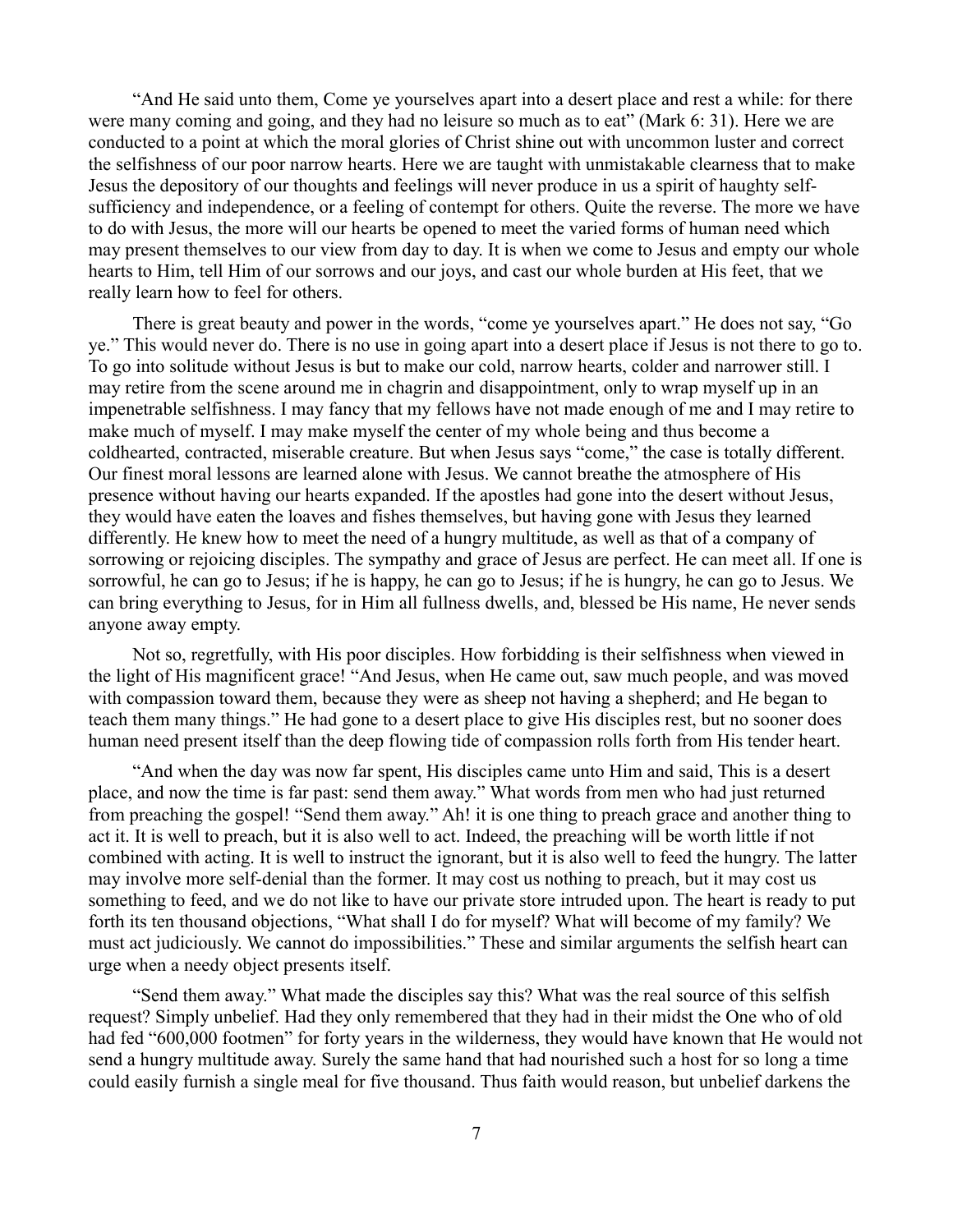understanding and contracts the heart. There is nothing so absurd as unbelief and nothing which so shuts up the bowels of compassion. Faith and love always go together, and in proportion to the growth of the one is the growth of the other. Faith opens the floodgates of the heart and lets the tide of love flow forth. Thus the apostle could say to the Thessalonians, "Your faith groweth exceedingly, and the love of every one of you all toward each other aboundeth." This is the divine rule. A heart full of faith can afford to be charitable; an unbelieving heart can afford nothing.

Faith places the heart in immediate contact with God's exhaustless treasury and fills it with the most benevolent affections. Unbelief throws the heart in upon itself and fills it with all manner of selfish fears. Faith conducts us into the soul-expanding atmosphere of heaven. Unbelief leaves us enwrapped in the withering atmosphere of this heartless world. Faith enables us to hearken to Christ's gracious words, "Give ye them to eat." Unbelief makes us utter our own heartless words, "Send the multitude away." In a word, there is nothing which enlarges the heart like simple faith, and nothing so contracting as unbelief. Oh! that our faith may grow exceedingly so that our love may abound more and more! May we reap much permanent profit from the contemplation of the sympathy and grace of Jesus!

What a striking contrast between "Send the multitude away" and "Give ye them to eat." Thus it is ever. God's ways are not as our ways. It is by looking at His ways that we learn to judge our ways — by looking at Him that we learn to judge ourselves. In this lovely scene Jesus corrects the selfishness of the disciples, first by making them the channels through which His grace may flow to the multitude, and secondly, by making them gather up "twelve baskets full of the fragments" for themselves.

Nor is this all. Not merely is selfishness rebuked, but the heart is most blessedly instructed. Nature might say, "What need is there of the five loaves and two fishes at all? Surely, the One who can feed such a multitude with the loaves and fishes, can as easily feed them without such an instrumentality." Nature might argue thus, but Jesus teaches us that we are not to despise God's creatures. We are to use what we have with God's blessing. This is a fine moral lesson for the heart. "What hast thou in the house?" is the question. It is just that and nothing else that God will use. It is easy to be liberal with what we have not, but the thing is to bring out what we have and with God's blessing, apply it to the present need.

So also in the gathering up of the fragments. The foolish here might say, "What need of gathering up those scattered crumbs? Surely the One who has wrought such a miracle can have no need of fragments." Yes, but we are not to waste God's creatures. If in the using of the loaves and fishes we are taught not to despise any creature of God, in the gathering up of the fragments we are taught not to waste it. Let human need be liberally met, but let not a single crumb be wasted. How divinely perfect! How unlike us! Sometimes we are stingy, at other times extravagant. Jesus was never either the one or the other. "Give ye them to eat." But, "Let nothing be lost." Perfect grace! Perfect wisdom! May we adore it and learn from it! May we rejoice in the assurance that the blessed One who manifested all this wisdom and grace *is our life.* Christ is our life, and it is the manifestation of this life that constitutes practical Christianity. It is not living by rules and regulations, but simply having Christ dwelling in the heart by faith — Christ the source of perfect sympathy and perfect grace.

## "**LOOPS OF BLUE"**

## (EXODUS 26: 4)

In contemplating the structure of the tabernacle in the wilderness, we may observe what an important place was assigned to the "loops of blue." By means of them and the "taches of gold," the curtains were joined together and the manifested unity of the whole structure preserved. These loops and taches might seem to be very insignificant and unimportant, but without them, there could have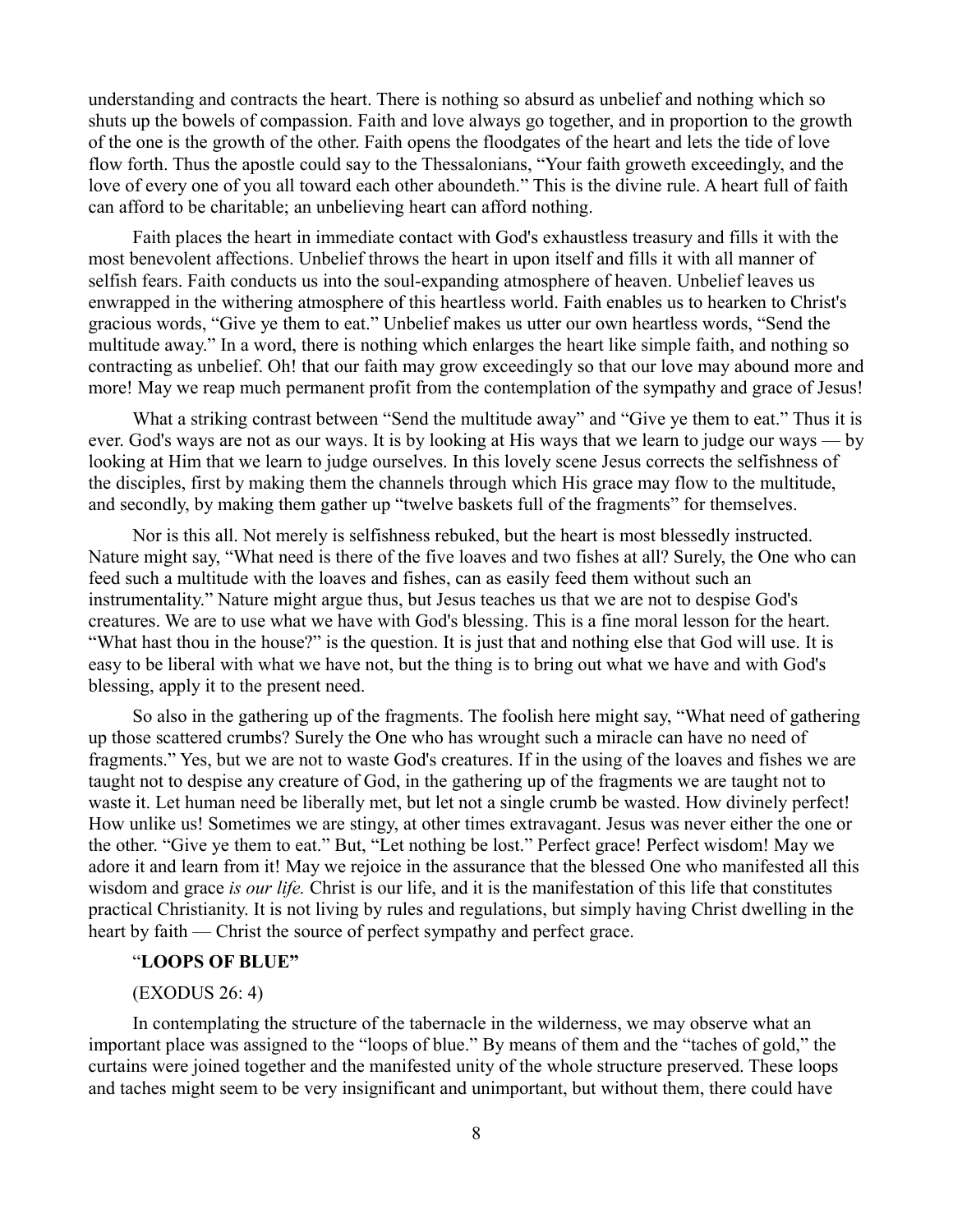been no unity. The curtains, however beautiful in themselves, would have hung apart from each other, and thus one grand feature of the manifestation would have been lost.

Looking at the tabernacle as a figure of Christ, as surely we may, we can easily trace the beauty and significance of those "loops of blue and taches of gold." They typified that perfect unity and consistency in the character and ways of "the Man Christ Jesus" which were the result of His heavenly grace and divine energy. In the life of the blessed Lord Jesus, and in all the scenes and circumstances of that life, we not only see each distinct phase and feature perfect in itself, but also a perfect combination of all those phases and features by the power of that which was heavenly and divine in Him. The curtains of the true Tabernacle were not only beautiful in themselves, but they were beautifully combined — exquisitely linked together by means of those "loops of blue and taches of gold" which can only be discerned and appreciated by those who are in some measure instructed in the holy mysteries of the sanctuary.

And let me add that what is true of the divine Living Word is equally true of the divine written Word. The spiritual student of Holy Scripture will readily discern the "loops of blue and taches of gold." This is only what we might expect. The Living Word is the divine embodiment of the written Word, and the written Word is the divine transcript of the Living Word. Hence, we may look for the same heavenly unity, the same divine consistency, the same rare and exquisite combination in both the one and the other. It would be pleasant and profitable to trace the various illustrations of the loops and taches through the Word of God, but I have merely time and space for a brief fragment. I will give an example or two from the written Word which may lead my reader to study the subject for himself.

In 1 Corinthians 16 we have a lovely and practical illustration of our subject. Verse 13 says, "Quit you like men, be strong." Here we have one fine feature of the Christian character — that manly strength which is so desirable. But this, if taken by itself, might easily degenerate into a rough, rude, high-handed way of dealing with others, the very opposite of what we find in our divine Exemplar. Hence the Spirit in the apostle forms a loop of blue, and by means of a golden tach links on to this manly strength another feature which is so needful — love. "Let all your things be done with love." Most precious combination! Strength and love. Love and strength. If you untie this heavenly loop you will either have a high, haughty, inconsiderate style, or a soft, pliable, enfeebled mode of acting which will sacrifice everything for peace and quietness.

Again, look at that noble definition of pure religion given at the close of James 2. There the apostle uses the loop and tach to connect together the two phases of divine religion. "To visit the fatherless and the widow in their affliction" is looped with unspotted separation from the world. In other words, active benevolence and personal holiness are inseparably linked together. Untie the loop and what have you got? Either a sort of benevolence which can go hand-in-hand with the most intense spirit of worldliness, or a rigid pharisaic separation without a single generous emotion. It is only the presence of that which is heavenly and divine that can secure true unity and consistency of character. Let it never be forgotten that true Christianity is simply Christ reproduced by the Holy Spirit in the life of the Christian. Dry rules will never do. It must be Christ in all.

#### **CHRIST AND HIS YOKE**

## (MATTHEW 11: 28-30)

"Come unto Me all ye that labor and are heavy laden, and l will give you rest. Take My yoke upon you and learn of Me; for I am meek and lowly in heart: and ye shall find rest unto your souls. For My yoke is easy and My burden is light."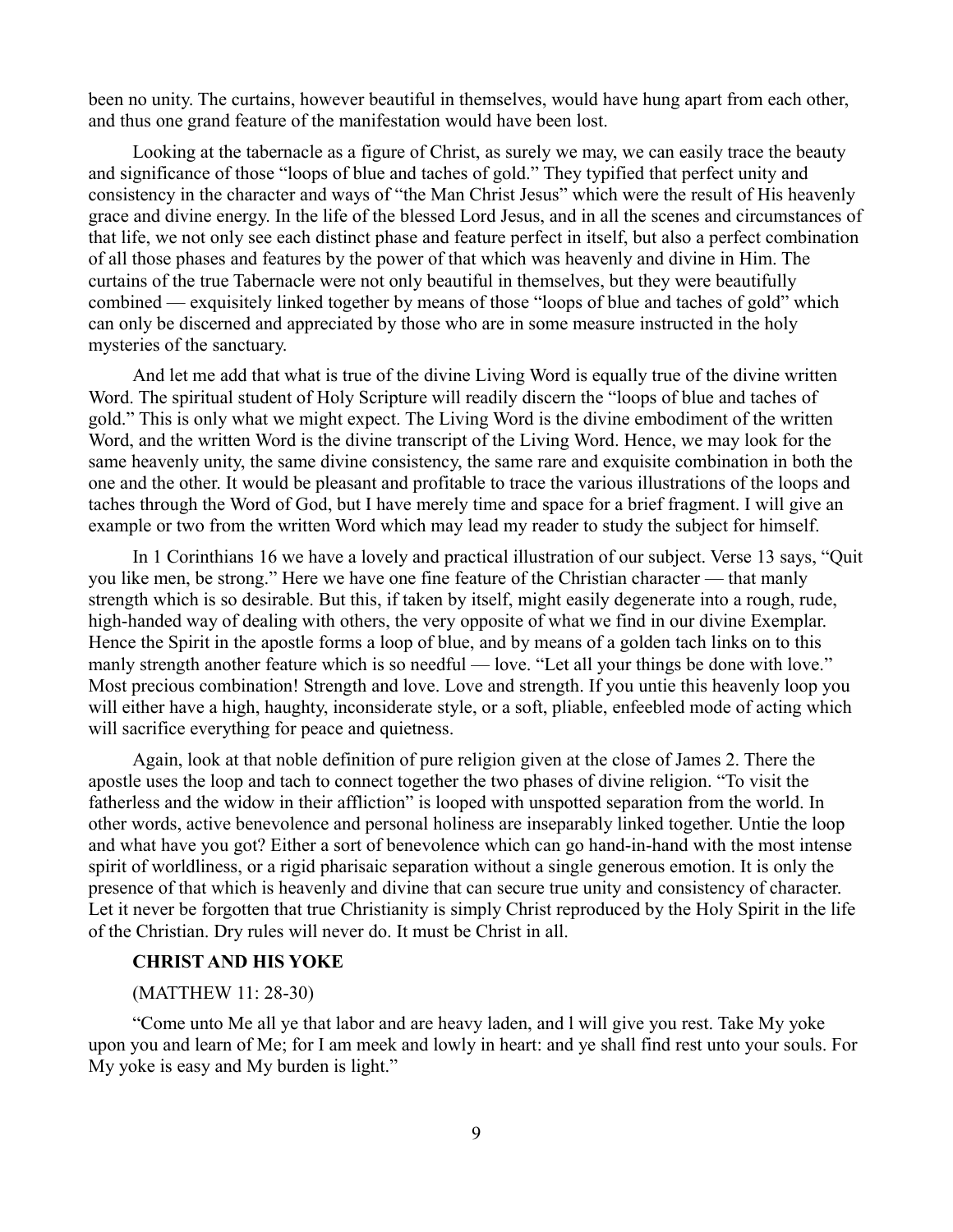In this precious and well-known passage we have two points which are very distinct and yet intimately connected — Christ and His yoke. First, we have *coming to Christ* and its results. Secondly, taking His yoke and its results. "Come unto Me and I will give you rest." "Take My yoke and ye shall find rest." These things, being distinct, should never be confounded, and being intimately connected, they should never be separated. To confound them is to dim the luster of divine grace; to separate them is to infringe upon the claims of divine holiness. Both these evils should be carefully guarded against.

Many there are who hold up before the eye of the "heavy laden" sinner, the yoke of Christ as something which he must "take on" before his burdened heart can taste of that blessed rest which Christ *gives* to "all" who simply "come unto Him" just as they are. The passage before us does not teach this. It puts Christ first and His yoke afterwards. It does not hide Christ behind His yoke, but rather places Him, in all His attractive grace, before the heart as the One who can meet every need, remove every weight, hush every guilty fear, fill up every blank, satisfy longing desire. He is able to do as He says He will, even to "give rest." There are no conditions proposed, no demands made, no barriers erected. The simple, touching, melting, subduing, inviting, winning word is "Come." It is not "Go," "Do," "Give," "Bring," "Feel," or "Realize." No, it is, "Come." And how are we to "Come?" Just as we are. To whom are we to "Come?" To Jesus. When are we to "Come?" Now.

Observe, we are to come just as we are. We are not to wait to alter a single jot or tittle of our state, condition or character. To do this would be to "come" to some alteration or improvement in ourselves, whereas Christ distinctly and emphatically says "Come unto Me." Many souls err on this point. They think they must amend their ways, alter their course or improve their moral condition before they come to Christ. In point of fact, until they really do come to Christ they *cannot* amend or alter or improve anything. There is no warrant whatever for anyone to believe that he will be any better an hour, a day, a month or a year hence, than he is this moment. Even were he better, it would not on that account be worth the wait. The word is, "*Today,* if ye will hear His voice, harden not your hearts" (Heb. 3: 15). "Behold *now* is the accepted time; behold, now is the day of salvation" (2 Cor. 6: 2).

There is nothing more certain than that all who have ever tried the self-improvement plan have found it an utter failure. They have begun in darkness, continued in misery and ended in despair. Yet, strange to say, in view of the numberless beacons which are ranged before us to warn us of the folly and danger of traveling that road, we are sure at the first to adopt it. In some way or another, self is looked to and worked upon to procure a warrant to come to Christ. "They, being ignorant of God's righteousness, and going about to establish their own righteousness, have not submitted themselves unto the righteousness of God" (Rom. 10: 3). Nothing can possibly be a more dreary, depressing, hopeless task than "going about to establish one's own righteousness." Indeed, the dreariness of the task must always be commensurate with the earnestness and sincerity of the soul that undertakes it. Such an one will sooner or later have to give utterance to the cry, "O wretched man that I am!" and also to ask the question, "Who shall deliver me?" (Rom. 7: 24). There can be no exception. All with whom the Spirit of God has ever worked, have in one way or another been constrained to own the hopelessness of seeking to work out a righteousness for themselves. Christ must be all; self nothing. This doctrine is easily stated, but oh, the experience!

The same is true in reference to the grand reality of sanctification. Many who have come to Christ for righteousness have not practically and experimentally laid hold of Him as their sanctification. But He is made of God, unto us, the one as well as the other. "But of Him are ye in Christ Jesus, who of God is made unto us wisdom and righteousness and sanctification and redemption: that according as it is written, He that glorieth, *let him glory in the Lord*" (1 Cor. 1: 30-31). The believer is just as powerless in the work of sanctification as in the work of righteousness. If it were not so, some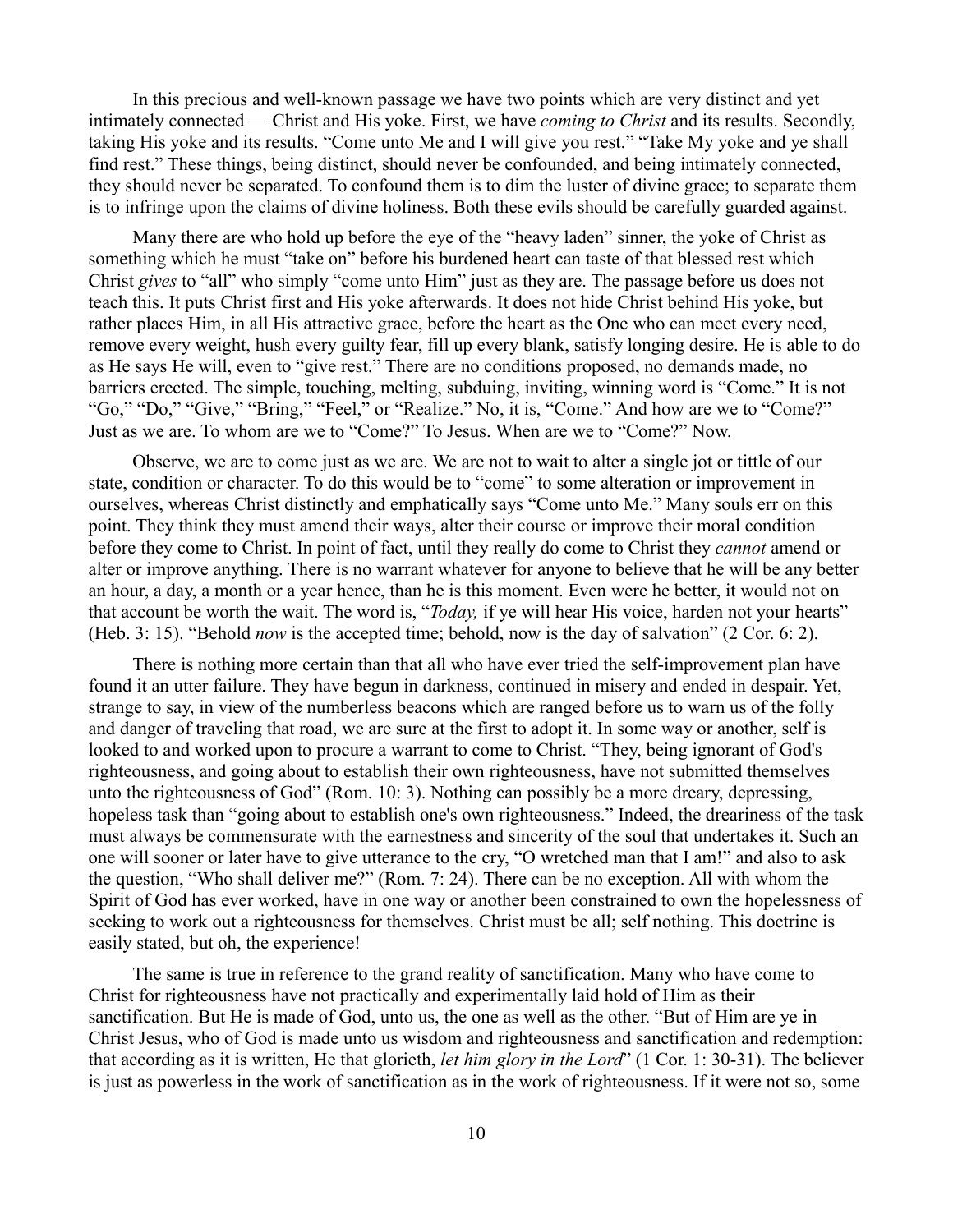flesh might glory in the divine presence. I could no more subdue a single lust or trample under foot a single passion or gain the mastery over a single temper, than I could open the kingdom of heaven or establish my own righteousness before God. This is not sufficiently understood. Hence, many true Christians constantly suffer the most humiliating defeats in their practical career. They know that Christ is their righteousness, that their sins are forgiven, that they are children of God, but they are sorely put about by their constant failure in personal holiness, in practical sanctification. Again and again they experience some unhallowed desire or unsanctified temper. Again and again they are compelled to retire with shame and confusion of face. A person or a circumstance crossed their path yesterday and caused them to lose their temper. Having to meet the same today, they resolve to do better, but sorrowfully, they are again forced to retreat in disappointment and humiliation.

It is not that such persons may not pray earnestly for the grace of the Holy Spirit to enable them to conquer both themselves and the influences which surround them. This is not the point. They have not yet learned *practically* — how worthless the mere theory — that they are as completely "without strength" in the matter of "sanctification" as they are in the matter of "righteousness," and that as regards both the one and the other, Christ must be all; self nothing. They have not yet entered into the meaning of the words, "Come unto Me and I will give you rest." Here lies the source of their failure. They are as thoroughly powerless in the most trivial matter connected with practical sanctification as they are in the entire question of their standing before God. And they must be brought to believe this before they can know the fullness of the "rest" which Christ gives. It is impossible that I can enjoy rest amid incessant defeats in my practical, daily life.

True, I can come over and over again and pour into my heavenly Father's ear the humiliating tale of my failure and overthrow. I can confess my sins and find Him ever "faithful and just to forgive me my sins, and to cleanse me from all unrighteousness" (1 John 1: 9). *But we must learn Christ as the Lord our sanctification* as well as "The Lord our righteousness." Moreover, it is by faith and not by effort that we enter into both the one and the other. We look to Christ for righteousness because we have none of our own, and we look to Christ for practical sanctification because we have none of our own. It needed no personal effort on our part to get righteousness because Christ is our righteousness, and it needs no personal effort on our part to get sanctification because Christ is our sanctification.

It seems strange that, while the inspired apostle distinctly tells us that Christ is "made of God unto us wisdom, righteousness, sanctification and redemption," we nevertheless should attach the idea of personal effort to one out of the four things which he enumerates. Can we guide ourselves in the ten thousand difficulties and details of our Christian course by our own wisdom or discernment? Surely not. Should we make an effort? By no means. Why not? Because God has made Christ to be our "wisdom." Therefore it is our precious privilege, having been brought to our wits' end, to look to Christ for wisdom. In other words, when Christ says, "Come unto Me," He means that we are to come unto Him for wisdom as well as for all else, and we cannot come to Christ and to our own efforts at the same time. No, so long as we are making efforts, we must be strangers to "rest."

The same holds good with respect to "righteousness." Can we work out a righteousness for ourselves? Surely not. Should we make an effort? By no means. Why not? Because God has made Christ to be unto us "righteousness," and that righteousness is "to him that worketh not" (Rom. 5: 5).

So also in the matter of "redemption," which is put last in 1 Corinthians 1: 30 because it includes the final deliverance of the body of the believer from under the power of death. Could we by personal effort deliver our bodies from the dominion of mortality? Surely not. Should we try? The thought is impious. Why? Because God has made Christ to be unto us "redemption" as regards both soul and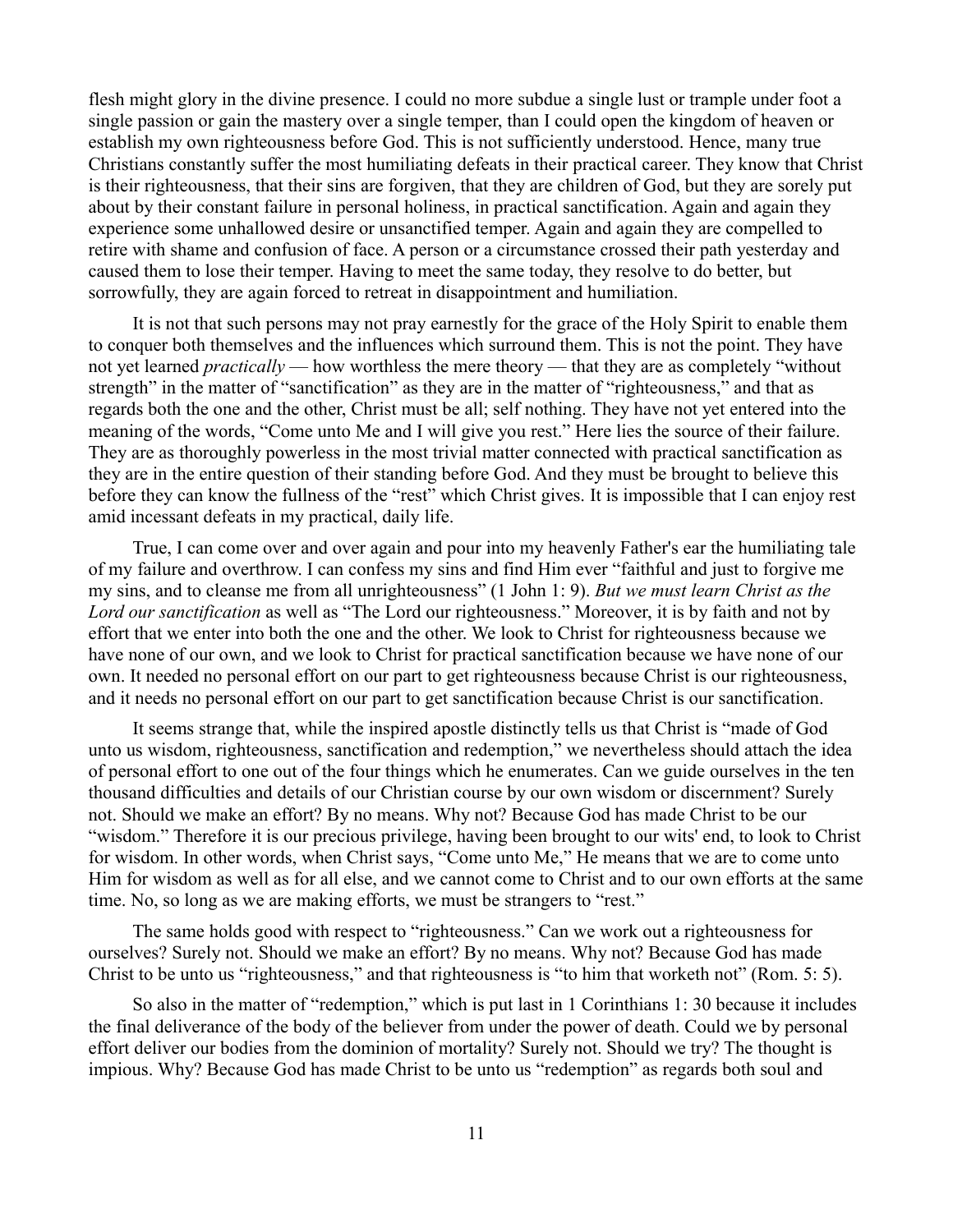body, and He who has already applied by the power of His Spirit that glorious redemption to our souls, will before long apply it to our bodies.

Why then should "sanctification" be singled out from the precious list and be saddled with the legal and depressing idea of personal effort? If we cannot by our own efforts get "wisdom, righteousness and redemption," are we any more likely to succeed in getting "sanctification?" Clearly not. Have we not proved this times without number? Have not our closet-walls witnessed our tears and groans evoked by the painful sense of failure after failure in our own efforts to tread with steady step and erect carriage, the lofty walks of personal sanctity? Will the reader deny this? I trust not. I would certainly hope he has responded to the call of Jesus, "Come unto Me all ye that labor and are heavy laden, and I will give you rest." It is vain to "labor" in our own strength after sanctification. We must come to Jesus for *that* as well as for everything else. And having come to Jesus, we shall find that there is no lust which He cannot slay, no temper that He cannot subdue, no passion that He cannot overcome. The self-same hand that has cancelled our sins, that guides us in our difficulties and that will soon deliver our bodies from the power of death, can give us complete victory over all our personal infirmities and besetments, and fill our hearts with His sacred rest.

It is immensely important to have a clear understanding of the question of sanctification. Many have gone on "laboring and heavy laden" for years, endeavoring to work out in one way or another, their sanctification, and not succeeded to their satisfaction, for who ever did or ever could? They have even been tempted to question if they were ever converted at all. Many, were they to tell "all the truth," could adopt as their own, the mournful lines of the poet,

"'Tis a point I long to know,

Oft it causeth anxious thought,

Do I love the Lord or no?

Am I His or am I not?"

Such persons have clear views of gospel truth. They could with Scriptural accuracy tell an inquirer after righteousness how, where and when he could get it. And yet, if that self-same inquirer were to ask them about their own state of heart before God, they could give but a sorry answer. Why is this? Simply because they have not laid hold of Christ as their sanctification as well as their righteousness. They have been endeavoring, partly in their own strength and partly by praying for the influences of the Holy Spirit, to stumble along the path of sanctification. They would deem a person very ignorant of "the plan of salvation" if they found him "going about to establish his own righteousness," but they do not see that they themselves exhibit ignorance of that "plan" by going about to establish their own sanctification. Truly if in the one case it is a sorry righteousness which is worked out, so in the other case it is a lame sanctification. For if it be true that "all our righteousnesses are as filthy rags," it is equally true that all our sanctifications are as filthy rags.

Whatever has the word "our" attached to it must be altogether imperfect. Christ is God's righteousness and Christ is God's sanctification. Both the one and the other are obtained by simply coming, looking, clinging, trusting to Christ. I need hardly say, it is by the power of the Spirit and through the Holy Scriptures that Christ is applied to us, both as our righteousness and our sanctification. But all this only takes the matter more and more out of our hands and leaves us nothing to glory in. If we could conquer an evil temper, we might indeed think ourselves clever, but since we are not asked to pick up a feather to add to our righteousness or our wisdom or our redemption, so neither are we asked to pick up a feather in order to add to our sanctification. In this as in those, Christ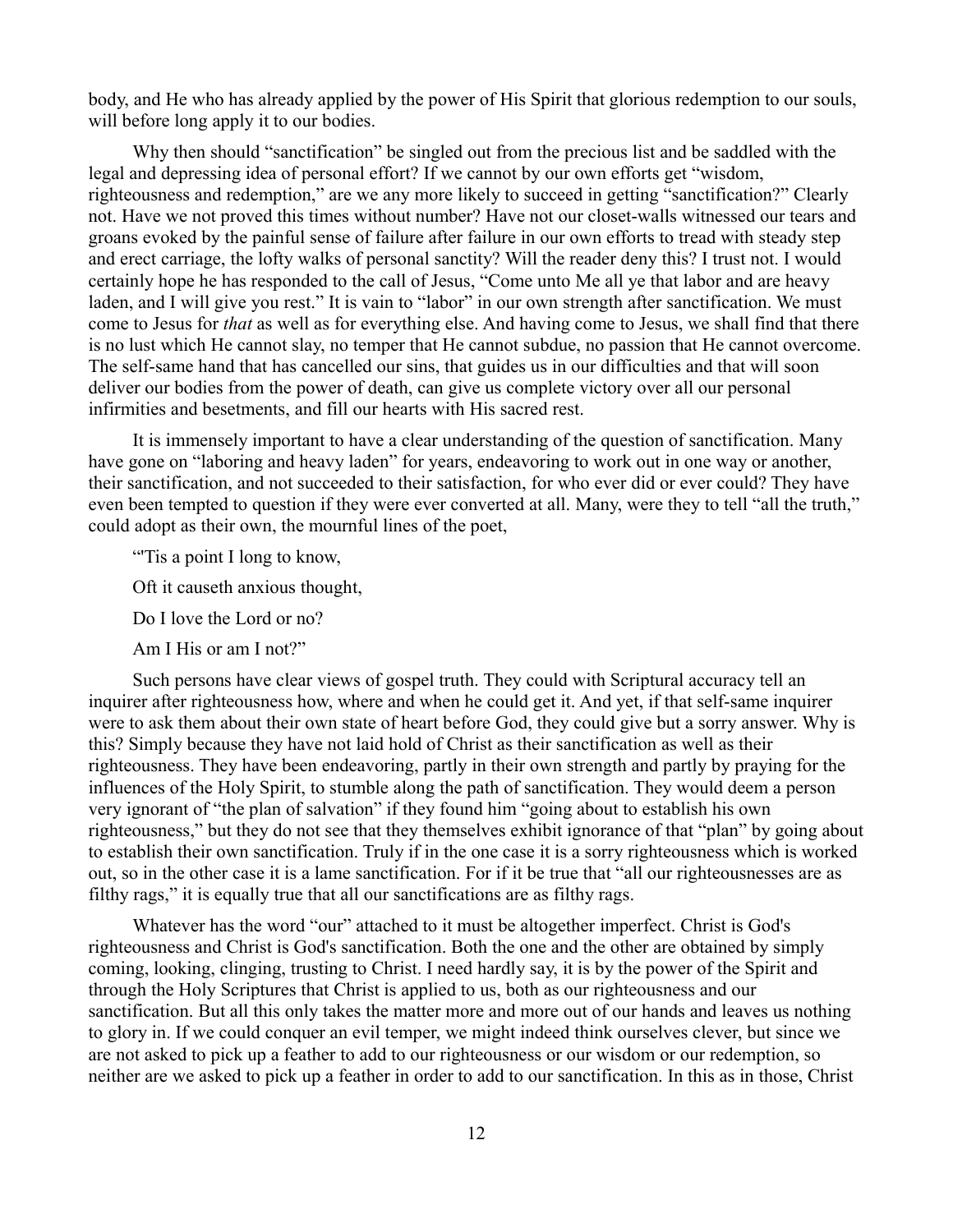is all, self nothing. This doctrine is easily stated, but oh, the experience!

Will anyone say that the writer is doing away with sanctification? If so, he may just as well say that he is doing away with "righteousness," "wisdom" or "redemption." Who will contend for selfrighteousness, self-wisdom or self-redemption? Who but the man that contends for self-sanctification? Who is likely to attain and exhibit the more elevated standard of personal sanctity? Is it the man who is perpetually floundering amid his own imperfect struggles and cobweb-resolutions, or he who is daily, hourly and momentarily clinging to Christ as his sanctification? The answer is simple. The sanctification which we get in Christ is as perfect as the righteousness, the wisdom and the redemption. Am I doing away with "wisdom" because I say I am foolish? Am I doing away with "righteousness" because I say I am guilty? Am I doing away with "redemption" because I say I am mortal? Am I doing away with "sanctification" because I say I am vile? Yes, I am doing away with all these things so far as "*I*" am concerned, so I may find them all in Christ. This is the point. All — all in Christ!

Oh! when shall we learn to get to the end of self and cling simply to Christ? When shall we enter into the depth and power of those words "Come unto Me?" He does not say, "Come unto My yoke." No; but "come unto Me." We must cease from our own works in every shape and form, and come to Christ, come just as we are, come now. We come to Christ and get rest from and in Him before ever we hear a word about the "yoke." To put the yoke first is to displace everything. If a "heavy laden" sinner thinks of the yoke, he must be overwhelmed by the thought of his own total inability to take it upon him or carry it. But when he comes to Jesus and enters into His precious rest, he finds the "yoke is easy and the burden light."

This conducts us to the second point in our subject — "the yoke." We must keep the two things distinct. To confound them is to tarnish the heavenly luster of the grace of Christ and to put a yoke upon the sinner's neck and a burden upon his shoulder which he, being "without strength," is wholly unable to bear. But they are morally connected. All who come to Christ must take His yoke upon them and learn of Him, if they would "find rest unto their souls."

To come to Christ is one thing; to walk with Him or learn of Him is quite another. Christ was "meek and lowly in heart." He could meet the most adverse and discouraging circumstances with an "even so, Father." The Baptist's heart might fail amid the heavy clouds which gathered around him in Herod's dungeon; the men of that generation might refuse the double testimony of righteousness and grace as furnished by the ministry of John and of our Lord Himself; Bethsaida, Chorazin and Capernaum might refuse the testimony of His mighty works — a torrent of evidence which one might suppose would sweep away every opposing barrier. All these things and many more might cross the path of the divine Workman, but being "meek and lowly in heart," He could say, "I thank Thee, O Father — even so, Father, for so it seemed good in Thy sight." His "rest" in the Father's counsels was profound and perfect, and He invites us to take His yoke, to learn of Him, to drink into His spirit, to know the practical results of a subject mind, that we may "find rest unto our souls."

A broken will is the real ground of the rest which we are to "find" after we have come to Christ. If God wills one thing and we will another, we cannot find rest in that. It matters not what the scene or circumstance may be. We may expand a list of things to any imaginable extent, in which our will may run counter to the will of God, but in whatever it is, we cannot find rest so long as our will is unbroken. We must get to the end of self in the matter of will as well as in the matter of "wisdom, righteousness, sanctification or redemption," else we shall not "find rest."

This, my beloved reader, is deep, real, earnest, personal work. Moreover, it is a daily thing. It is a continual taking of Christ's yoke upon us and learning of Him. It is not that we take the yoke in order to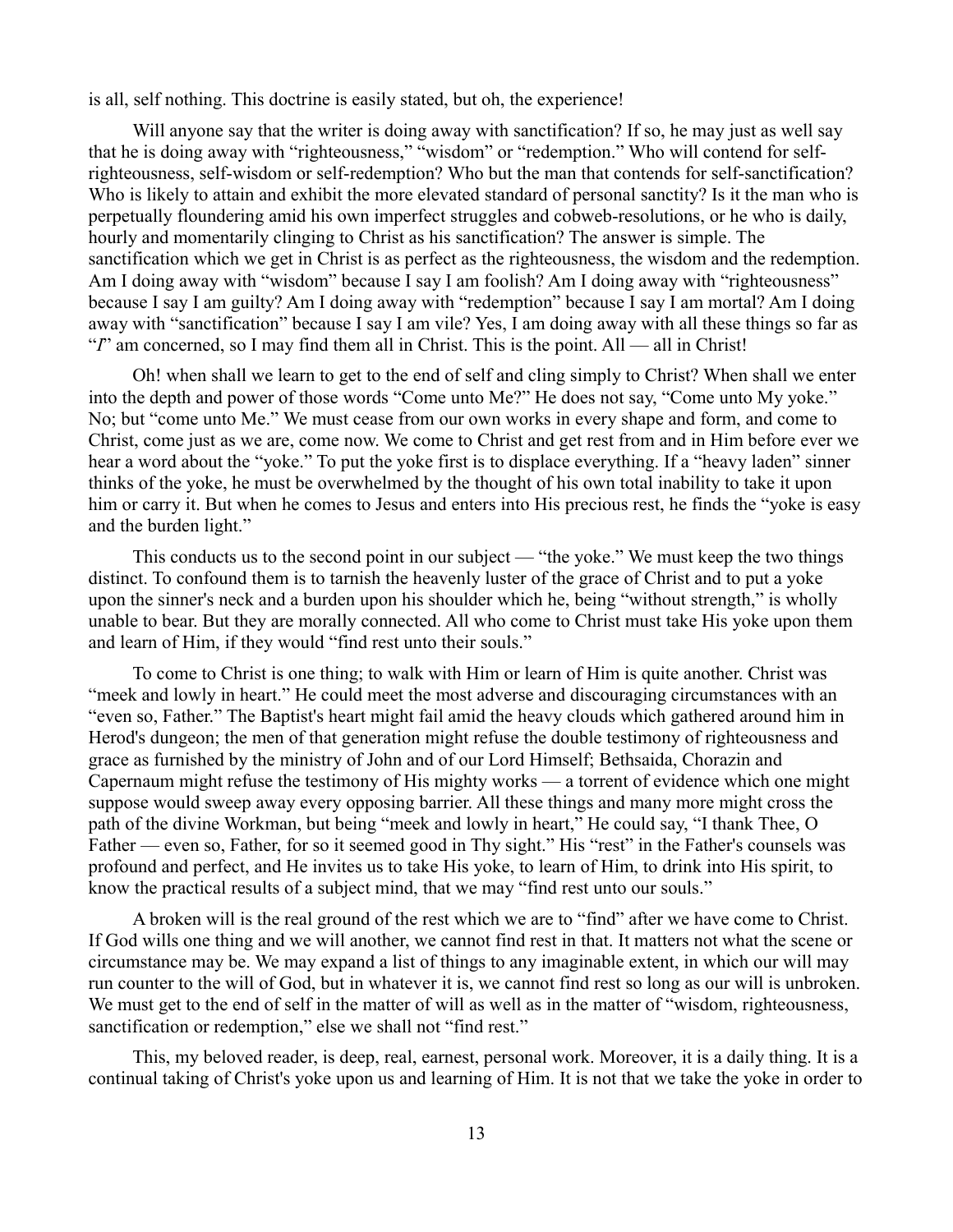come to Christ. No. We come to Christ first, and when His love fills and satisfies our souls, when His rest refreshes our spirits, when we can gaze by faith upon His gracious countenance and see Him stooping down to confer upon us the high and holy privilege of wearing His yoke and learning His lesson, we find that His yoke is indeed easy and His burden light. Unsubdued, unjudged, unmortified nature could never wear that yoke or bear that burden. The first thing is, "Come unto Me and I will give you rest." The second thing is, "Take My yoke upon you and ye shall find rest."

We must never reverse these things, never confound them, never displace them, never separate them. To call upon a sinner to take Christ's yoke before he has gotten Christ's rest, is to place Christ on the top of Mount Sinai, the sinner at the foot of that Mount and a dark impenetrable gulf between. This must not be done. Christ stands in all His matchless grace before the sinner's eye and pours forth His touching invitation, "Come," and adds His heart-assuring promise, "I will give." There is no condition, no demand, "no servile work." All is the purest, freest, richest grace. Just, "come and I will give you rest." And what then? Is it bondage, doubt and fear? Ah! no. "Take My yoke upon you." How marvelously near this brings us to the One who has already given us rest! What a high honor to wear the same yoke with Him! It is not that He puts a grievous yoke upon our neck and a heavy burden upon our shoulder which we have to carry up the rugged sides of yon fiery Mount. This is not Christ's way. It is not thus He deals with the weary and heavy laden who come unto Him. He gives them rest. He gives them part of His yoke and a share of His burden. In other words, He calls them into fellowship with Himself, and in proportion as they enter into this fellowship they find still deeper rest in Him and in His blessed ways. And at the close, He will conduct them into that eternal rest which remains for the people of God.

May the Lord enable us to enter more fully into the power of all these divine realities, so that His joy remain in us and our joy may be full. There is an urgent need of a full, unreserved surrender of the heart to Christ and a full, unreserved acceptance of Him in all His precious adaptation to our every need. We want the whole heart, the single eye, the mortified mind, the broken will. Where these exist, there will be little complaining of doubts and fears, ups and downs, heavy days, vacant hours, restless moments, dullness and stupor, wandering and barrenness. When one has got to the end of himself regarding wisdom, righteousness, holiness and all beside, and when he has really found Christ as God's provision for *all*, then, but not until then, he will know the depth and power of that word "*rest.*"

"Now, then, my Lord, my Way, my Life, Henceforth, let trouble, doubt, and strife, Drop off as Autumn leaves: Henceforth, as privileged by Thee, Simple and undistracted be, My soul which to Thy scepter cleaves. At all times, to my spirit bear An inward witness, soft and clear, Of Thy redeeming power: This will instruct Thy child, and fit, Will sparkle forth what'er is meet, For exigence of every hour.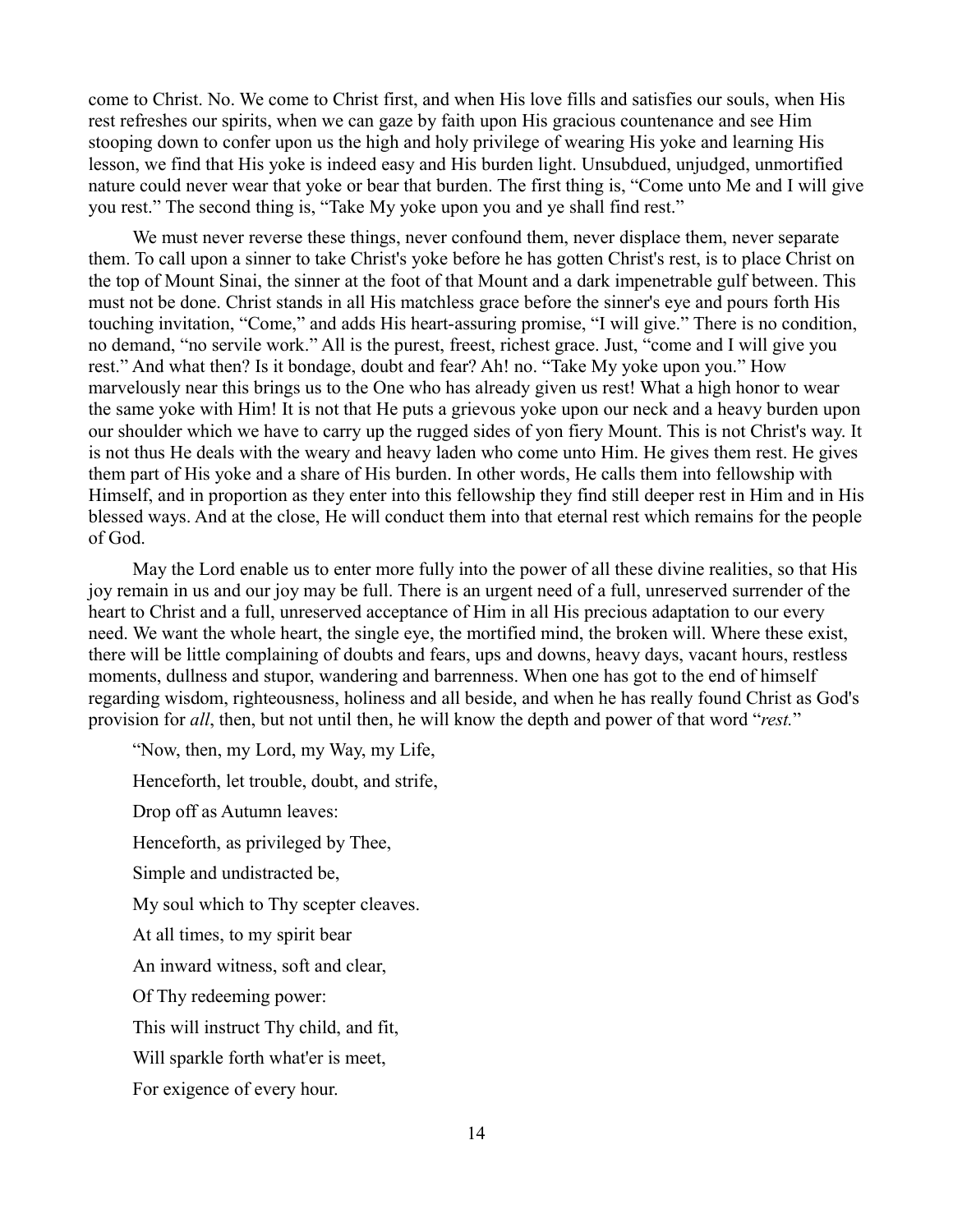Thus, all the sequel is well weighed; I cast myself upon Thine aid, A sea where none can sink, Yea, in that sphere I stand, poor worm, Where Thou wilt for Thy Name perform Above what'er I ask or think."

#### **THE DIVINE ANATHEMA**

"If any man love not the Lord Jesus Christ, let him be Anathema Maranatha" (l Cor. 16: 22).

The position which this solemn anathema occupies is truly remarkable. In the course of his lengthened epistle, the apostle had to rebuke and correct many practical evils and doctrinal errors. There were divisions among the Corinthians. They were puffed up one against another. There was fornication among them. They went to law one with another. There was gross disorder at the Lord's Supper. Some of them called in question the grand foundation truth of the resurrection of the dead.

These were grave errors and formidable evils — errors and evils which called forth the sharp and stern reproof of the inspired apostle. But when at the close he pronounces his solemn "Anathema Maranatha," it is not directed against those who had introduced the errors or practiced the evils, but against "any man" who loves not the Lord Jesus Christ.\* This is well worthy of serious thought. The only security against all manner of error and evil is genuine love to the Lord Jesus Christ. A man may be so strictly moral that no one could put his finger upon a single blot in his character or a single stain in his reputation. Yet underneath that strict morality, there may be a heart as cold as ice, so far as the Lord Jesus is concerned. Again, a man may be so marked by a spirit of noble benevolence that his influence is felt throughout the entire sphere in which he moves, and all the while, his heart may not have a single pulsation of love to Christ. Finally, a man may possess in his understanding, a perfectly orthodox creed and he may be devotedly attached to the ordinances and observances of traditional religion, and be wholly without affection for the adorable Person of the Lord Jesus Christ. It may even happen that all these things — lofty morality, noble benevolence, sound orthodoxy and devoted attachment to religious forms, exist in one and the same individual, and that individual be wholly void of a single spark of genuine affection for the Lord Jesus Christ, and as a solemn and startling consequence, stand exposed to the burning Anathema of God the Holy Spirit. I may be moral through love to self. I may be benevolent through love to my fellow. I may be orthodox through a love of dogmas. I may be religious through a love of a sect. But none of these things can shield me from the merited judgment which is denounced by the Holy Spirit against "any man," no matter who or what, who "loves not the Lord Jesus Christ."

{\*The word "Anathema" signifies anything devoted to death; and "Maranatha" signifies the Lord comes to judgment.}

This is a deeply solemn and most seasonable word for the present moment. Let the reader deeply ponder it. Let him remember that the only basis for true morality, the only basis for divine orthodoxy, the only basis for "pure religion," is love to the Lord Jesus Christ. Where this love does not exist, all is cold, sterile and worthless, all exposed to death and judgment by the "Anathema Maranatha" of the Holy Spirit. If the heart be really touched with the vital spark of love to Jesus, then every effort after pure morality, every struggle against our hateful lusts, passions and tempers, every opening of the hand of genuine benevolence, every sound and truthful principle, every act of devotion, every pious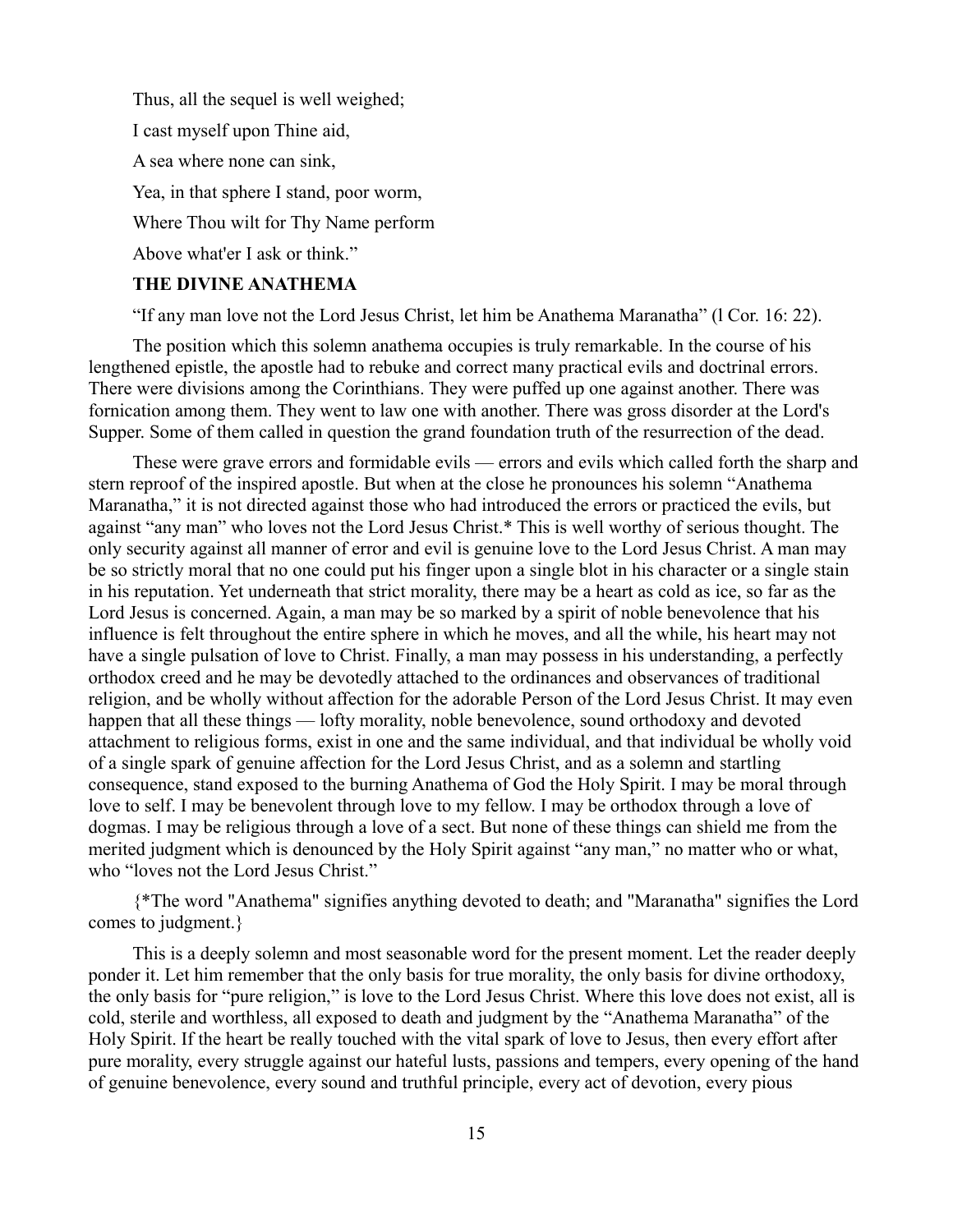aspiration, every fervent breathing, every outgoing of the soul, is precious to the Father, to the Son and to the Holy Spirit. All is fragrant with the perfume of that dear Name which is the theme of heaven's wonder, the center of heaven's joy, the object of heaven's worship.

My beloved reader, should we not "love the Lord Jesus Christ?" Should we not hold Him dearer to our heart than all beside? Should we not be ready to surrender all for Him? Should not our bosoms swell with emotions of sincere attachment to His Person in heaven and His cause on earth? How could we trace Him from the bosom of the Father to the manager of Bethlehem, from the manger of Bethlehem to the cross of Calvary, and from the cross of Calvary to the throne of the majesty in the heavens — how could we "consider" Him as "the Apostle and High Priest of our profession" — and not have our whole moral being brought under the mighty constraining influence of His love?

May the Holy Spirit so unfold to our souls His matchless glories and peerless excellencies, that we may "count all things but loss for the excellency of the knowledge of Christ Jesus our Lord."

"Jesus, I love Thy charming name;

'Tis music to mine ear,

Fain would I sound it out so loud,

That earth and heaven should hear.

Yes, Thou are precious to my soul

My transport and my trust:

Jewels to Thee are gaudy toys,

And gold is sordid dust.

All my capacious powers can wish,

In Thee doth richly meet:

Nor, to mine eyes, is light so dear,

Nor friendship half so sweet.

Thy grace still dwells upon my heart,

And sheds its fragrance there;

The noblest balm of all its wounds,

The cordial of its care."

#### **THE TWO ALTARS**

#### (EXODUS 20: 24-26)

"An altar of earth thou shalt make unto Me, and shalt sacrifice thereon thy burnt offerings and thy peace offerings, thy sheep and thine oxen: in all places where I record My name I will come unto thee, and I will bless thee."

If anything could enhance the value or add to the interest of this passage of Scripture, it is the context in which it stands. To find such words at the close of Exodus 20 is something which must strike the thoughtful reader. In the opening of this chapter we find God speaking from the top of Mount Sinai and laying down the law as to man's duty toward God and his duty toward his neighbor. This law is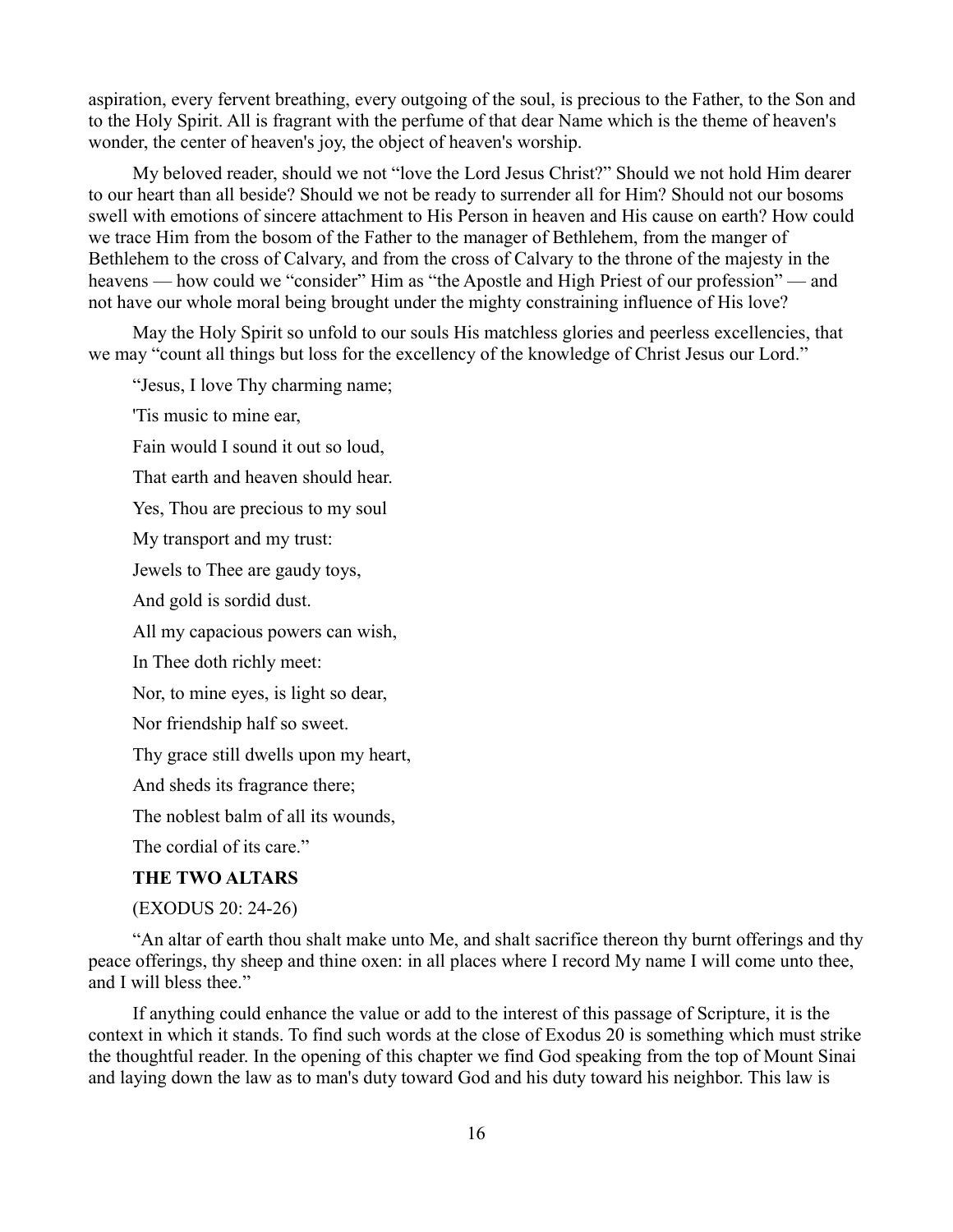published amid thunderings, blackness, darkness and tempest. "Thou shalt do this" and "Thou shalt not do that." Such are the terms in which God speaks from the top of the fiery mount. Thus is He compelled to erect around Himself and around His rights, certain barriers to keep man off. And in the same way, has man to be kept from infringing the rights of his fellow.

Thus much as to the opening of Exodus 20. There are no such words here as, "I will come unto thee." Quite the reverse. The word was, "Beware lest thou come unto Me." See Exodus 19: 12, 24. It was impossible for man to get to God by way of law. The barriers that were placed around that mount were insurmountable to man. "By works of law shall no man living be justified." Under the law there is no possible way of access to God. "Keep off" is the stern utterance of the entire legal system — the expression of the very spirit and character of the whole Mosaic economy. Nearness and liberty are unknown under the law, and cannot possibly be enjoyed by anyone on legal ground.

Hence we may safely say with reverence that Jehovah was not at home on the top of Mount Sinai. It was not natural to Him to surround Himself with barriers. He was forced into that position by the legality of the human heart. Israel had taken upon them to say, "All that the Lord hath spoken we will do" (Ex. 19: 8). It was this that caused Jehovah to place Himself at a distance so that man might be tested and the offense might abound. He had just said to the people, "Ye have seen what I did unto the Egyptians and how I bore you on eagles' wings, and brought you unto Myself. Now, therefore, if ye will obey My voice indeed and keep My covenant, then ye shall be a peculiar treasure unto Me above all people: for all the earth is Mine."

To what "covenant" does He here refer? To the covenant made with Abraham — the covenant of grace. There was nothing of man's doing in this covenant. It set forth what God would do for Abraham and his seed, what He would give them and what He would be to them. It was on the ground of this covenant that Jehovah could say to Israel, "I have brought you unto Myself." But the very moment Israel undertook to say, "All that the Lord hath spoken we will do," we hear the command issued to "set bounds about the mount" that the people might be put at a distance.

However, this was not according to the loving heart of the God of Israel. It did not suit His nature and character to place Himself at a distance from His people. They had compelled Him to retire within the narrow enclosures of mount Sinai and to surround Himself with clouds and darkness, thunderings, lightnings and tempest. Man had undertaken to *do*, and he must be put to the test. "The law entered that the offense might abound." Again, "By the law is the knowledge of sin."

It is not our intention in this short article to dwell upon the subject of "the law." We have merely referred to it to bring out the striking contrast between the opening and the close of Exodus 20. It would seem as though God were in haste to come down from the top of that dreadful mountain in order to meet man at "an altar of earth" — the place of grace — the place where man's doings are displaced by God's. "An altar of earth thou shalt make unto Me, and shalt sacrifice thereon thy burnt offerings and thy peace offerings, thy sheep and thine oxen: in all places where I record My name, I will come unto thee and I will bless thee."

What a contrast! It is as though He had said to them, "You cannot come to Me if I remain on the top of this mountain, but I will come unto you. If I remain here I must curse you, but I will meet you at an altar of earth and bless you." Blessed be His Name, He delights not in cursing. Hence He would not record His Name on Mount Sinai, the place of distance and darkness where He could not come unto His people and bless them.

How blessedly all this tells out what God is! This teaching about the altar is like a ray of divine light piercing through the gloom which surrounded Mount Sinai, and shining on the spot where God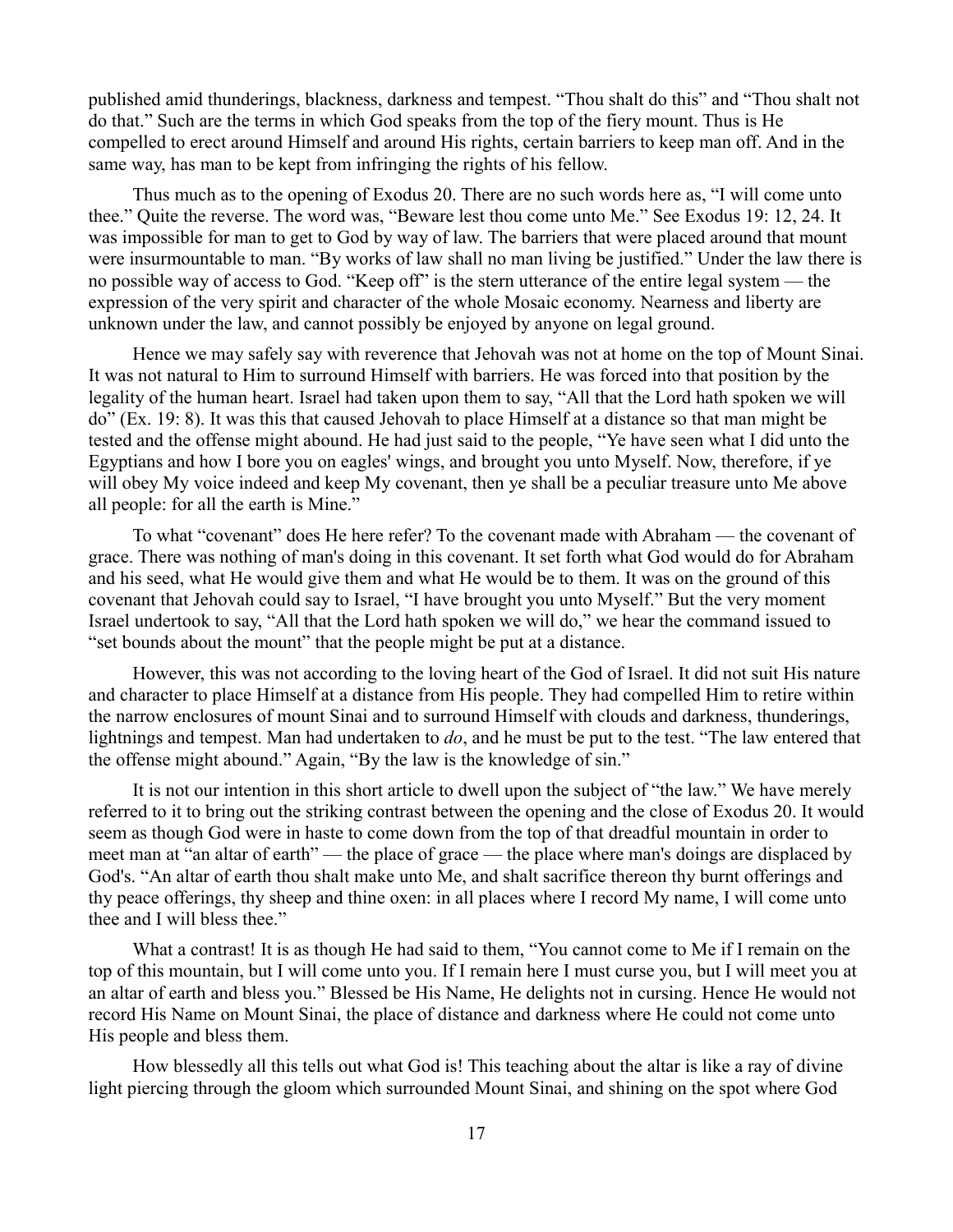would record His Name, where He could meet His people in all the fullness of blessing.

And let the reader note the character of the offerings referred to in verse 24. We have "burnt offerings and peace offerings." Not a word about sin offerings and trespass offerings. Why is this? Surely this is the very place in which we should expect to find these latter introduced. But no. We have the burnt offering — the type of Christ surrendering Himself in life and in death to do the will of God. And we have the peace offering — the type of Christ as the Object on which the worshipper feeds in communion with God. And not a word about the sin offering or trespass offering. Why? Is it that these are not needed? Far be the thought! They lie at the very foundation of that altar where God and the worshipper meet. The sin offering is the type of Christ bearing the judgment of God against sin. The trespass offering is the type of Christ bearing our sins in His own body on the tree. *These form the foundation of all worship.* But they are omitted in Exodus 20: 24 because we have here the nature and character of the worship in which God delights, a worship in which the soul is occupied with Christ in the very highest aspect of His Person and work. This is what we have in the burnt offering, wherein Christ is seen making atonement, not merely according to our need, but according to the claims of God — not merely according to the measure of the hatefulness of sin, but according to the measure of the preciousness of Christ to the heart of God.

What a striking contrast between the opening and closing lines of Exodus 20! What lessons are here for our hearts! What a rebuke to all our legal tendencies! We are all prone to be occupied with our doings in some shape or form. Legality is natural to our hearts. And let us remember, it was this that forced Jehovah (to speak after the manner of men) to take up the position in which we find Him in Exodus 19 and 20. Abraham did not know God in such a position. It was not as a lawgiver that God revealed Himself to the father of the faithful, but as a God of grace, as a God of promise. There were no thunderings and lightnings, no blackness, darkness and tempest surrounding the Blessed One when He appeared unto Abraham in Ur of the Chaldees, or when He partook of his hospitality in the plains of Mamre. It was always God's delight to have His people near Him, enjoying the precious fruits of His grace, rather than afar off, reaping the bitter fruits of their works. This latter was simply the result of man's legal utterance, "All that the Lord hath spoken we will do." Up to the fatal moment in the which these words were spoken, God had been speaking and acting in the same unqualified grace toward the seed of Abraham as He had toward that favored patriarch himself. But when Israel undertook to *do,* it was needful to put them thoroughly to the test. This was done by the law.

But, it may be asked, was it not always God's purpose to give the law? Was it not necessary? Is it not designed to be the abiding rule of man's conduct — the statement of his duty to God and man, the divine summary and embodiment of his righteousness? To all this we reply, Most surely God knew from the beginning what He would do. Moreover, in His infinite wisdom He overruled man's legal folly and made use of the law to raise the great question of righteousness and prove whether it was possible for man to work out a righteousness which could be accepted. But what was the result? Did man ever get righteousness by keeping the ten commandments? Never. "By the deeds of the law shall no flesh be justified in His sight, for by law is the knowledge of sin" (Rom. 3: 20). Again, "For as many as are of the works of the law are under the curse: for it is written, Cursed is every one that continueth not in all things which are written in the book of the law to do them. But that no man is justified by the law in the sight of God, it is evident: for the just shall live by faith" (Gal. 3: 10-11).

What, then, was the object of the law? Why was it given? What was its effect? "The law entered that the offense might abound" (Rom. 5: 20). "Wherefore then serveth the law? It was added because of transgressions" (Gal. 3: 19). "The law worketh wrath" (Rom. 4: 15).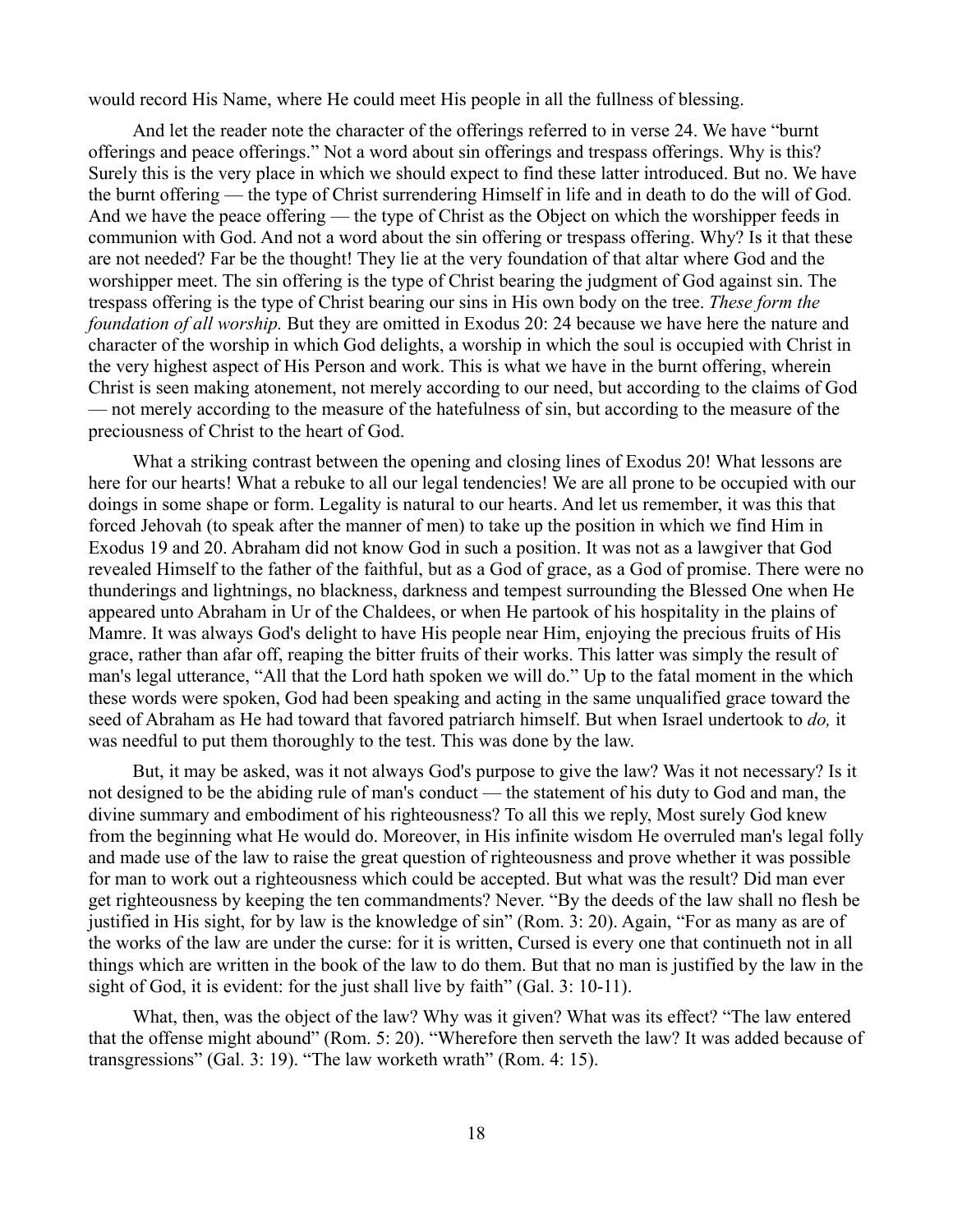Thus Scripture answers our three questions in the plainest possible manner. Not only so, it settles the entire law question in such a way as to remove every difficulty and every cloud from the mind that will submit absolutely to the authority of the Word.

When we sat down to pen this brief article, we had no thought whatever of entering on the domain of theology. It was merely our purpose to present to the heart and mind of the reader the striking lesson taught by the two altars in Exodus 20 — the altar of earth and the altar of hewn stone. In the former we have the very spirit of the dispensation of grace; in the latter the spirit of the dispensation of law. God wanted man to be near Him. Therefore He would have an altar of earth. In other words, man was to approach God without any efforts or doings of his own. "If thou wilt make Me an altar of stone, thou shalt not build it of hewn stone (or, as the margin reads, "build them with hewing"): for if thou lift up thy tool upon it, thou hast polluted it. Neither shalt thou go up by steps unto Mine altar, that thy nakedness be not discovered thereon."

Oh! that men would only consider these things! How little are they understood! Man will be doing. He will lift up his tool in the building of his altar; the result is pollution. He will ascend by steps; the result is discovered nakedness. Thus it must be because man is a sinner and his very best works can only issue in pollution and nakedness.

One thing is certain. *God does not record His Name in any place where man's doings are set up as the basis of worship.* This truth shines with heavenly luster on every page of the sacred Volume, and it shines where we should least of all have expected to find it — at the close of Exodus 20. It is something perfectly wonderful, amid the thunderings of Mount Sinai, to catch such heavenly words as these, "In all places where I record My name I will come unto thee, and I will bless thee." These are words of purest grace, words flowing from the very heart of God, words expressing the very nature and character of God. "I will come unto thee." Precious words! May they sink down into our hearts and there abide! May it be our aim and object ever to be found worshipping in that place where God records His Name, and where, instead of the nakedness and pollution which ever mark the efforts of man, we have the infinite preciousness of the grace of God and the fullness and excellency of Christ in His Person and work!

#### **CLOVEN TONGUES**

#### (Acts 2: 1-11)

It will greatly enhance the grace of this lovely passage of Scripture to bear in mind what it was that rendered the cloven tongues necessary. In Genesis 11 we have the inspired record of the first grand effort of the children of men to establish themselves in the earth, to form a great association and make themselves a name. And all this, be it remembered, without God. His name is never mentioned. He was not to form any part of this proud and popular scheme. He was entirely shut out. It was not a dwelling place for God that was to be erected on the plain of Shinar. It was a city for man, a center round which men were to gather.

Such was the object of the children of men as they stood together on the plain of Shinar. It was not, as some have imagined, to escape another flood. There is not a shadow of foundation in the passage for any such idea. Here are their words, "And they said, Go to, let us build us a city and a tower whose top may reach unto heaven; and let us make us a name, lest we be scattered abroad upon the face of the whole earth." There is no thought here of escaping another flood. It is sheer imagination without any Scripture basis. The object is as plain as possible. It is precisely similar to all those great confederacies, associations or masses of flesh that have been formed on the earth from that day to this. The Shinar Association could compete with any association of modern times, both in its principle and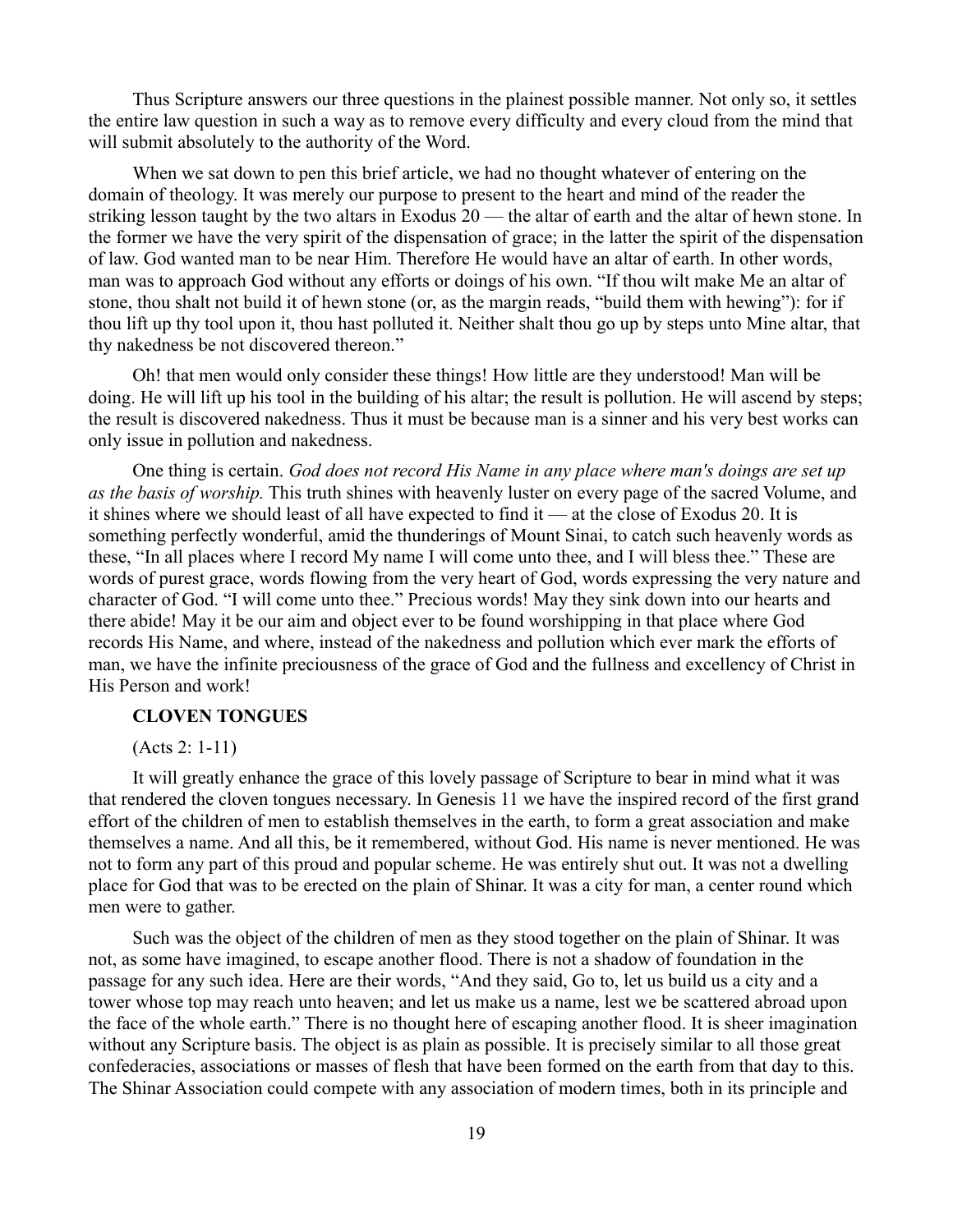object.

But it proved to be a Babel. Jehovah wrote *confusion* upon it. He divided their tongues and scattered them abroad. In a word, divided tongues were sent as the expression of divine judgment upon this first great human association. This is a solemn and weighty fact. An association without God, no matter what its object, is really nothing but a mass of flesh, based on pride and ending in hopeless confusion. "Associate yourselves, O ye people, and ye shall be broken in pieces" (Isa. 8: 9). So much for all human associations. May we learn to keep clear of them! May we adhere to that one divine association — the Church of the living God, of which a risen Christ in glory is the living Head, the Holy Spirit the living Guide, and the Word of God the living Charter!

It was to gather this blessed Assembly that the cloven tongues were sent in grace on the day of Pentecost. No sooner had the Lord Jesus Christ taken His seat at the right hand of power, amid the brightness of heaven's majesty, than He sent down the Holy Spirit to publish the glad tidings of salvation in the ears of His very murderers. Inasmuch as that message of pardon and peace was intended for men of various tongues, so the divine messenger came down prepared to address each "in his own tongue wherein he was born." The God of all grace made it plain — so plain that it cannot be mistaken — that He desired to make His way to each heart with the sweet story of grace. Man, on the plain of Shinar, did not want God, but God on the day of Pentecost proved that He wanted man. Blessed forever be His holy Name! God had sent His Son and man had just murdered Him. Now He sends the Holy Spirit to tell man there is pardon through that very blood which He had shed, for his guilt in shedding it. Matchless, marvelous, overwhelming grace! Oh! that it may subdue our hearts and bind us to Him who is its source, its channel and the power of enjoyment! The grace of God has far surpassed all the enmity of man. It has proved itself victorious over all the opposition of the human heart and all the rage of hell.

In Genesis 11 divided tongues were sent in judgment. In Acts 2 divided tongues were sent in grace. The blessed God of all grace would cause each one to hear of full salvation, and hear of it in those very words in which his infant ears had hearkened to the earliest whisperings of a mother's love — in "his own tongue wherein he was born." It mattered not whether the language were soft or harsh, refined or barbarous, the Holy Spirit would use it as the vehicle for conveying the precious message of salvation right home to the poor heart. If divided tongues had once been given to *scatter* in judgment, they were again given to *gather* in grace — not now around an earthly tower, but around a heavenly Christ — not for the exaltation of man, but for the glory of God.

It is worthy of notice that when God was giving the law from Mount Sinai, He spoke only in one tongue and to one people. The law was carefully wrapped up in one language and deposited in the midst of one nation. Not so the gospel. When that was the burden, God the Holy Spirit Himself descended from heaven in cloven tongues to send the soul-stirring tidings far and wide over the whole world and convey them "to every creature under heaven" in the very dialect wherein he was born. This is a great moral fact. It comes down upon the heart with uncommon weight and power. When God was speaking in terms of requirement and prohibition, He confined Himself to one language, but when He was publishing the message of life and salvation, pardon and peace through the blood of the Lamb, He spoke in every language under heaven. When *man's duty* was to be declared, God spoke in one dialect, but when *God's salvation* was to be published, He spoke in every dialect under heaven.

This surely tells a tale. It declares plainly which is more in harmony with the divine mind, law or grace. Blessed be His Name, He delights in grace. Law and judgment are His strange work. He has pronounced the feet of those who publish the gospel to be beautiful. Of those who desired to be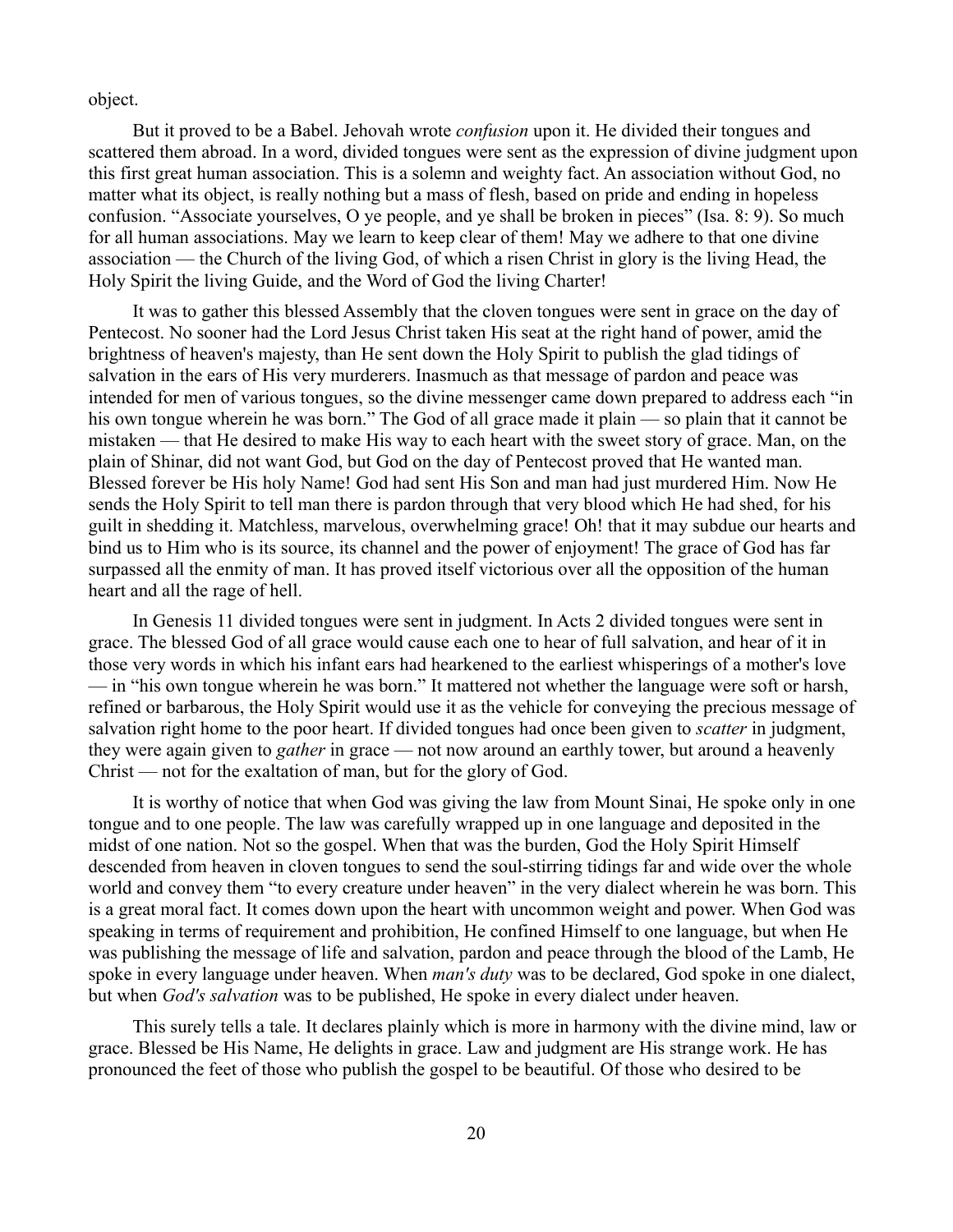teachers of the law, He said, "I would they were even cut off that trouble you." Thus His acts and His words show the bent of His loving heart towards poor unworthy sinners. He has left nothing undone, nothing unsaid, to prove His perfect willingness to save and bless. Therefore all who die in their sins will perish without excuse, and those awful words will echo through the regions of eternal gloom forever and ever, "I would, but ye would not!" Reader, think of this! Are you yet in your sins? If so, we earnestly beseech you to flee *now* from the wrath to come. Accept the message of pardon now sent to you in your own language wherein you were born, and go on your way rejoicing.

In conclusion, we might add that Genesis 11, Acts 2 and Revelation 7: 9-17 form a very lovely group of scriptures. In the first, we see divided tongues sent in judgment; in the second, divided tongues are given in grace; and in the third, divided tongues are seen gathered in glory. Well may we say, "Thy testimonies are wonderful, therefore doth my soul love them."

## **ISRAEL AND THE NATIONS**

## (READ PSALM 67)

It would help to give clearness and definiteness to missionary effort to keep fully before our minds God's original purpose in sending the gospel to the Gentiles, or the nations. This we have stated in the most distinct manner in Acts 15, "Simeon hath declared," says James, "how God at the first did visit the Gentiles to take out of them a people for His name."

Nothing can be simpler than this. It affords no warrant whatsoever for the idea so persistently held by the professing church that the whole world is to be converted by the preaching of the gospel. Simeon knew that such was not God's object in visiting the Gentiles, but simply to take out of them a people for His name. The two things are as distinct as any two things can be. Indeed, they stand in direct opposition. To convert all the nations is one thing; to take out of the nations a people is quite another.

The latter, not the former, is God's present object. It is what He has been doing since the day that Simon Peter opened the kingdom of heaven to the Gentile in Acts 10. And it is what He will continue to do until the moment so rapidly approaching in which the last elect one is gathered out and our Lord shall come to receive His people unto Himself.

Let all missionaries remember this. They may rest assured it will not clip their wings or cripple their energies. It will only guide their movements by giving them a divine aim and object. Of what possible use can it be for a man to propose as the end of his labors something wholly different from that which is before the mind of God? Ought not a servant seek to do his master's will? Can he expect to please his master by running directly counter to his clearly expressed object?

Now, clearly, it is not God's purpose to convert the world by the preaching of the gospel. He only means "to take out a people." True it is, blessedly true, that all the earth shall yet be filled with the knowledge of the Lord as the waters cover the sea. There is no question as to this. All Scripture bears witness to it. To quote the passages would literally fill a volume.

But the question is, how is this grand and glorious result to be brought about? Is it the purpose of God to use the professing Church as His agent or a preached gospel as His instrument in the conversion of the world? Scripture says No! with all emphasis and a clearness which ought to sweep away every doubt and difficulty.

Let it be distinctly understood that we delight in all true missionary effort. We heartily wish God's speed to every true missionary — to everyone who has left home and kindred and friends and all the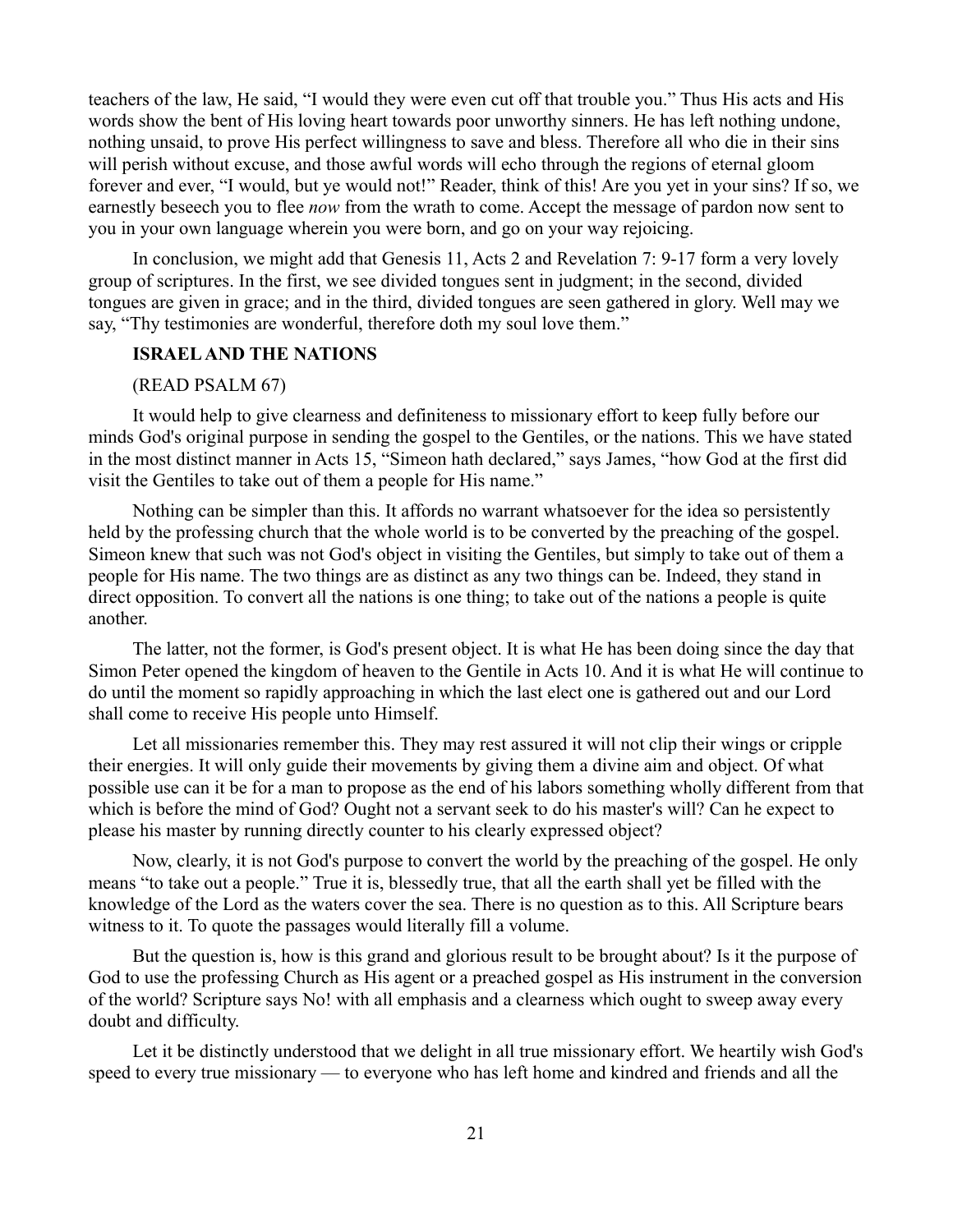comforts and privileges of civilized life to carry the glad tidings of salvation into the dark places of the earth. Further, we desire to render hearty thanks to God for all that has been accomplished in the fields of foreign mission, though we cannot approve the mode by which the work is carried on, or the great root-principle of missionary societies. We consider there is a lack of simple faith in God and of subjection to the authority of Christ and the guidance of the Holy Spirit. There is too much of mere human machinery and looking to the world for aid.

But all this is beside our present mark. We are not now discussing the principle of missionary organization or the various methods adopted for carrying on of missionary operation. The point with which we are occupied in this brief paper is this: will God make use of the professing Church to convert the nations? We don't ask whether He has done so? Were we to put the question thus, we should receive an unqualified negative from the ends of the earth. What! Christendom convert the world! Impossible! She is herself the darkest moral blot in the universe of God and a grievous stumbling-block in the pathway of both Jew and Gentile. The professing Church has been at work for nearly 2000 years and what is the result? Let the reader take a glance at a missionary map and he will see. Look at those patches of black which set forth the dismal regions over which heathenism bears sway. Look at the red, the green, the yellow, setting forth popery, the Greek church, Islam. And where is — we say not true Christianity — but even mere nominal Protestantism? That is indicated by those tiny spots of blue which, if all put together, would make but a very small fraction indeed. And as to what this Protestantism is in its best condition, we need not now stop to inquire.

But is it the revealed purpose of God to make use of the professing Church in any way to convert the nations? If it be so, we admit at once that, in spite of the most discouraging appearances, we must believe and hope. We freely grant that the true way in which to test any principle is not by results, but simply by the Word of God.

What say the Scriptures on the great question of the conversation of the nations? Take the lovely psalm that stands at the head of this paper. It is but one proof, but it is a most striking and beautiful one, and it perfectly harmonizes with the testimony of all Scripture from Genesis to Revelation. We cannot refrain from giving it at full length to the reader.

"God be merciful unto us and bless us; and cause His face to shine upon us. That Thy way may be known upon earth; Thy saving health among the nations. Let the people praise Thee, O God; let all the people praise Thee. O let the nations be glad and sing for joy: for Thou shalt judge the people righteously, and govern the nations upon earth. Let the people praise Thee, O God, let all the people praise Thee. Then shall the earth yield her increase; and God, even our own God, shall bless us. God shall bless us, and all the ends of the earth shall fear Him."

Here, the simple truth shines before us with remarkable force and beauty. It is when God shall have mercy upon Israel, when He shall cause His light to shine upon Zion — then and not until then will His way be known upon earth, His saving health among all nations. It is through Israel and not through the professing Church that God will yet bless the nations.

That the "us" of the foregoing psalm refers to Israel, no intelligent reader of Scripture needs be told. Indeed, the great burden of the Psalms, the prophets and the entire Old Testament, is Israel. There is not a syllable about the Church from cover to cover of the Old Testament. Types and shadows there are in which — ,now that we have the light of the New Testament — we can see the truth of the Church prefigured. But without that light no one could find the truth of the Church in Old Testament Scripture. That great mystery was, as the inspired apostle tells us, "hid" — not in the Scriptures, for whatever is contained in the Scriptures in no longer hid but revealed — but "hid in God." It was not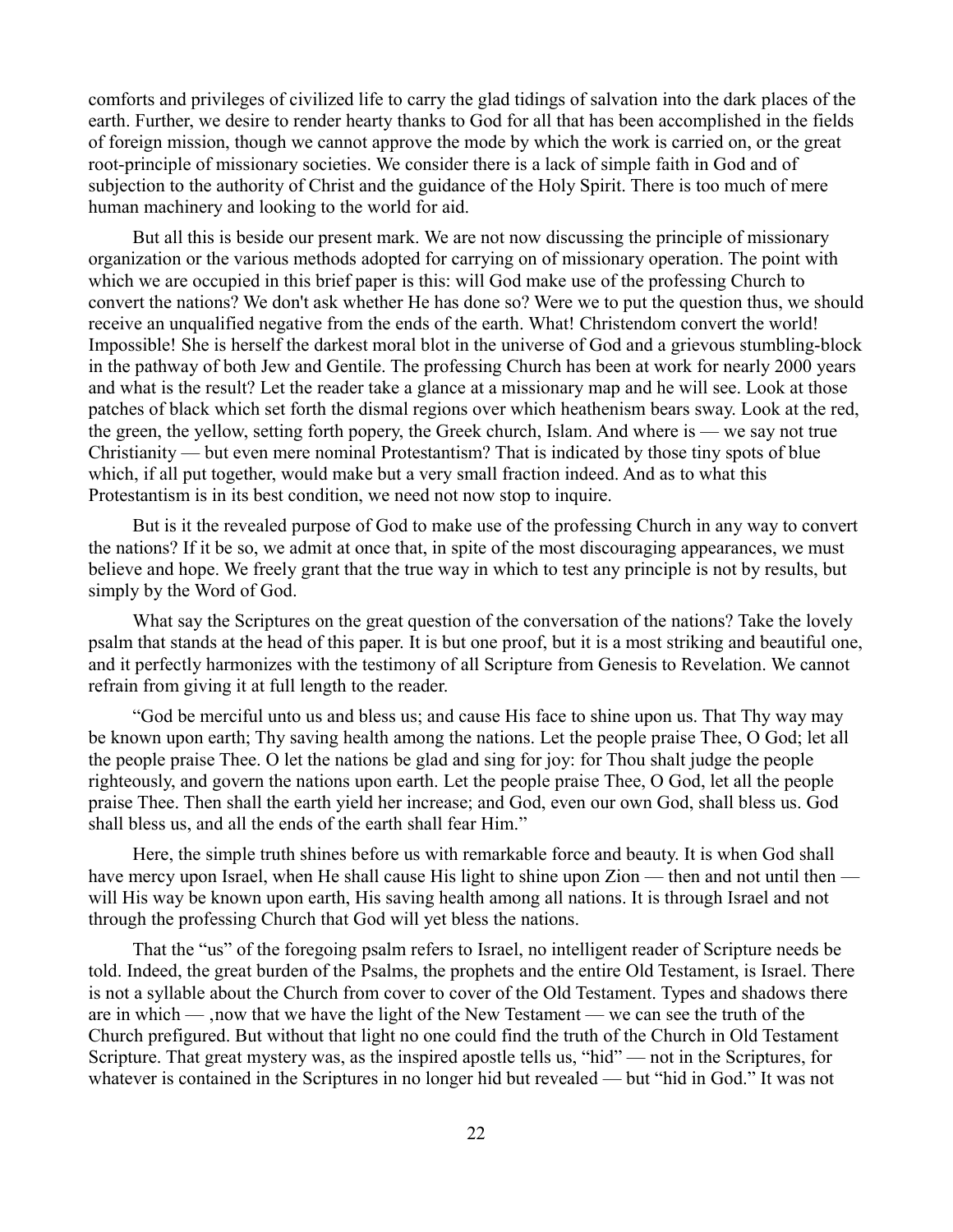and could not be revealed until Christ, King rejected by Israel, was crucified and raised from the dead. So long as the testimony to Israel was pending, the *doctrine* of the Church could not be unfolded.

Hence, although at the day of Pentecost we have the *fact* of the Church, yet it was not until Israel had rejected the testimony of the Holy Spirit in Stephen that a special witness was called out in the person of Saul, to whom the doctrine of the Church was committed. We must distinguish between the *fact* and the *doctrine*; indeed it is not until we reach the last chapter of the Acts that the curtain finally drops upon Israel and Paul the prisoner at Rome, fully unfolds the grand mystery of the Church which from ages and generations had been hid in God, but was now made manifest. Let the reader ponder Romans 16: 25-26; Ephesians 3: l-11; and Colossians 1: 24-27.

We cannot attempt to go fully into this glorious subject here; indeed, to refer to it at all is a digression from our present line. But we deem it needful just to say thus much so the reader may fully see that Psalm 67 refers to Israel; and seeing this, the whole truth will flow into his soul that the conversion of the nations stands connected with Israel and not with the Church. It is through Israel and not through the Church that God will yet bless the nations. It is His eternal purpose that the seed of Abraham, His friend, shall yet be preeminent in the earth and that all nations shall be blessed in and through them. "Thus saith the Lord of hosts, In those days it shall come to pass that ten men shall take hold, out of all languages of the nations, even shall take hold of the skirt of him that is a Jew, saying, We will go with you, for we have heard that God is with you" (Zech. 8: 23).

There is no need to multiply proofs. All Scripture bears witness to the truth that God's present object is not to convert the nations, but to take out of them a people for His name, and further, that when these nations shall be brought in — as they most assuredly shall be — it will not be by the instrumentality of the Church at all, but by that of the restored nation of Israel.

It would be an easy and a delightful task to prove from the New Testament that, previous to the restoration and blessing of Israel and therefore previous to the conversion of the nations, the true Church of God, the body of Christ, shall have been taken up to be forever with the Lord in the full and wonderful communion of the Father's house. So the Church will not be God's agency in the conversion of the Jews as a nation, any more than in the conversion of the Gentiles. But we do not desire at this time to do more than establish the two points above stated, which we deem of much interest and importance in reference to the grand object of missionary operations. When missionary societies propose for their object the conversion of the world, they propose a great mistake. And when Christendom imagines that she is to be God's instrument in converting the nations, it is simply a delusion and an empty conceit. Hence, let all who go forth as missionaries see that they are ruled in their blessed work by a divine object and that they are pursuing that object in a divinely-appointed way.

## **A HEART FOR CHRIST**

#### (Read Matthew 26)

In this solemn chapter we have a great many hearts revealed. The heart of the chief priests, the heart of the elders, the heart of the scribes, the heart of Peter, the heart of Judas. But there is one heart in particular, unlike all the others, and that is the heart of the woman who brought the alabaster box of very precious ointment to anoint the body of Jesus. This woman had a heart for Christ. She may have been a very great sinner, a very ignorant sinner, but her eyes had been opened to see a beauty in Jesus which led her to judge that nothing was too costly to be spent on Him. In a word, she had a heart for Christ.

Passing over the chief priests, the elders and the scribes, let us look at the heart of this woman in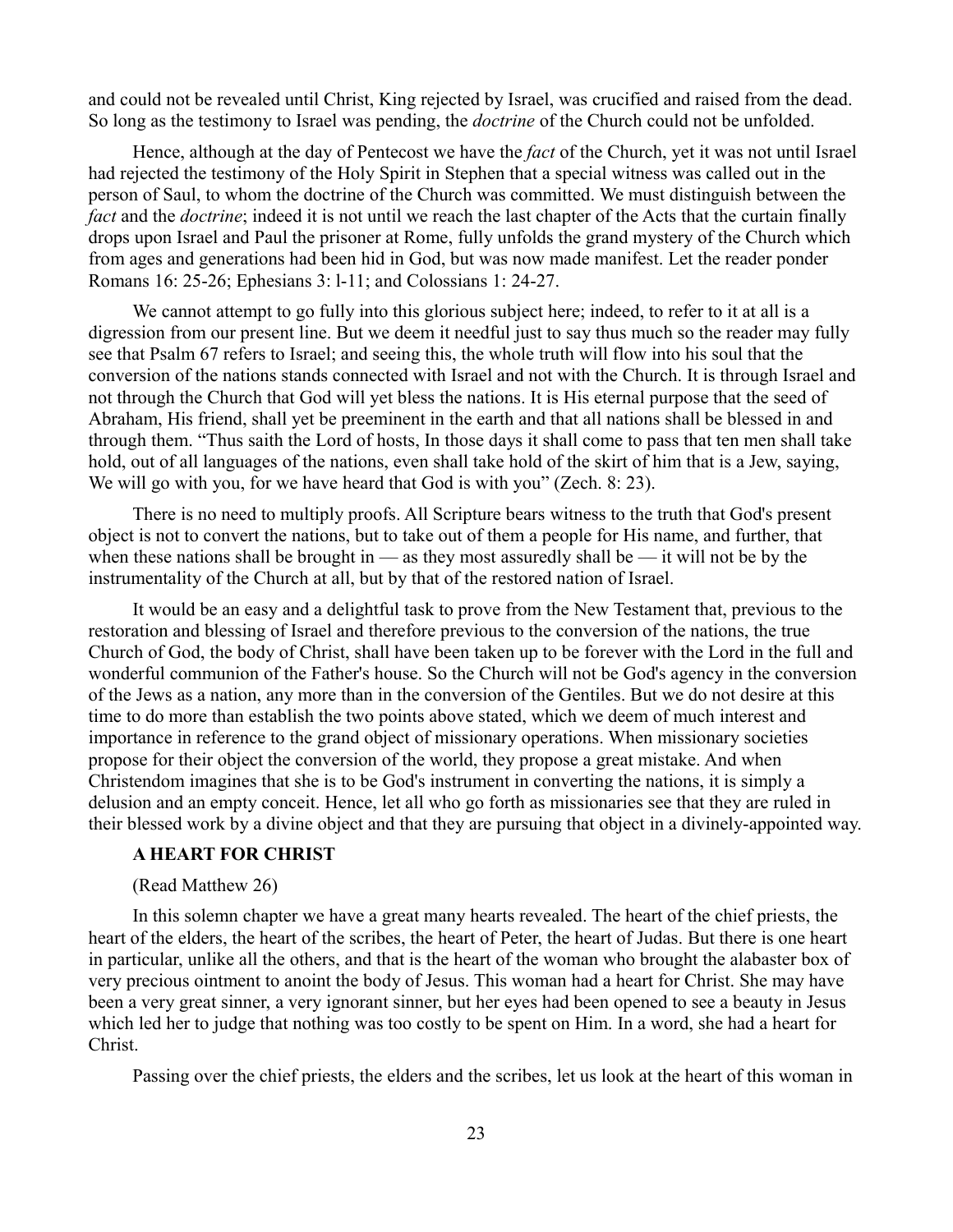contrast with the heart of Judas and the heart of Peter.

Judas was a covetous man. He loved money — a very common love in every age. He had preached the gospel. He had walked in company with the Lord Jesus during the days of His public ministry. He had heard His words, seen His ways, experienced His kindness. But, sadly, though an apostle, though a companion of Jesus, though a preacher of the gospel, he had no heart for Christ. He had a heart for money. His heart was ever moved by the thought of gain. When money was in question, he was all alive. The deepest depths of his being were stirred by money. "The bag" was his nearest and dearest object. Satan knew this. He knew the special lust of Judas. He was fully aware of the price at which he could be bought. He understood his man, how to tempt him and how to use him. Solemn thought!

Be it observed that the very position of Judas made him all the more fit for Satan. His acquaintance with the ways of Christ made him a fit person to betray Him into the hands of His enemies. Head knowledge of sacred things, if the heart be not touched, renders a man more awfully callous, profane and wicked. The chief priests and scribes in Matthew 2 had a head knowledge of the letter of Scripture, but no heart for Christ. They could at once hand down the prophetic roll and find the place where it was written, "Thou Bethlehem in the land of Judah, art not the least among the princes of Judas; for out of thee shall come a Governor that shall rule My people Israel" (v. 6). All this was very well, very true and very beautiful, but they had no heart for this "Governor," no eyes to see Him. They did not want Him. They had Scripture at their fingertips. They would have felt ashamed, no doubt, had they not been able to answer Herod's question. It would have been a disgrace to men in their position to exhibit ignorance, but they had no heart for Christ. Hence they laid their Scriptural knowledge at the feet of an ungodly king who was about to use it, if he could, for the purpose of slaying the true Heir to the throne. So much for head-knowledge without heart-love.

It is not that we would make little of Scriptural knowledge. Far from it. The true knowledge of Scripture must lead the heart to Jesus. But there is such a thing as knowing the letter of Scripture so as to be able to repeat chapter after chapter, verse after verse, yes, so as to be a sort of walking concordance, and, all the while the heart be cold and callous toward Christ. This knowledge will only throw one more into the hands of Satan, as in the case of the chief priests and scribes. Herod would not have asked ignorant men for information. The devil never takes up ignorant or stupid men to act against the truth of God. No; he finds fitter agents to do his work. The learned, the intellectual, the deepthinking are used, provided they have no heart for Christ.

What saved "the wise men from the east?" Why could not Herod — why could not Satan enlist them into his service? Oh! reader mark the reply. *They had a heart for Christ.* Blessed safeguard! Doubtless, they were ignorant of Scripture. They would have made but a poor hand of searching for a passage in the prophets, but they were looking for Jesus — earnestly, honestly, diligently looking for Jesus! Herod would eagerly have made use of them if he could, but they were not to be used by him. They found their way to Jesus. They did not know much about the prophet who had spoken of the "Governor," but they found their way to the "Governor" Himself. They found Him in the Person of the Babe in the manger at Bethlehem. Instead of being tools in the hands of Herod, they were worshippers at the feet of Jesus.

Now, it is not that we would commend ignorance of Scripture. By no means! People are sure to err greatly who know not the Scriptures. It was to the praise of Timothy that the apostle could say to him, "From a child thou hast known the Holy Scriptures which are able to make thee wise unto salvation," but then he adds, "Through faith which is in Christ Jesus" (2 Tim. 3: 15). The true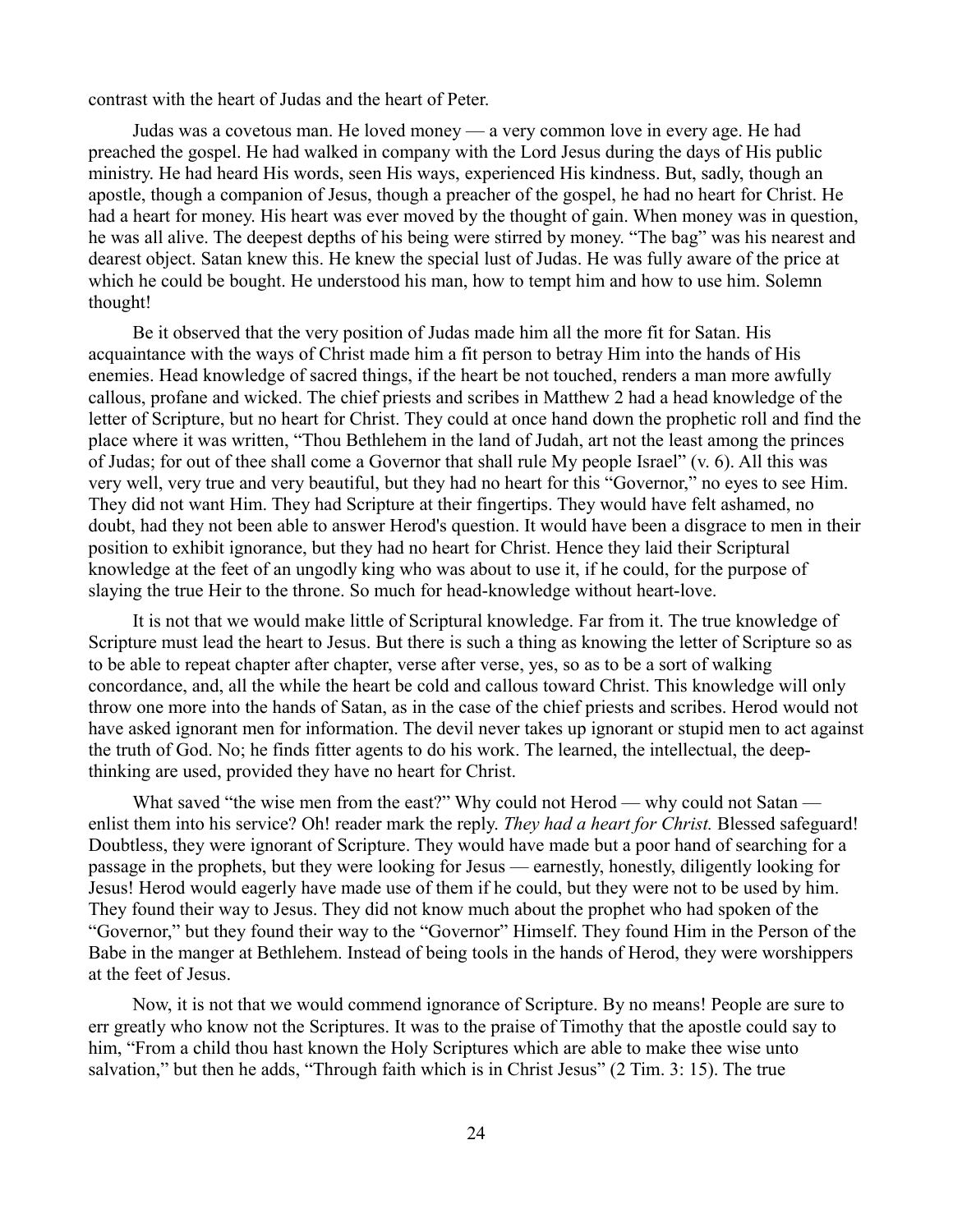knowledge of Scripture will always conduct us to the feet of Jesus, but mere head-knowledge of Scripture, without heart-love for Christ, will only render us the more effective agents in the hands of Satan.

Thus it was in the case of the hard-hearted, money-loving Judas. He had knowledge without a spark of affection for Christ, and his very familiarity with that blessed One made him a suitable instrument for the devil. His nearness to Jesus enabled him to be a traitor. The devil knew that thirty pieces of silver could purchase his service in the horrible work of betraying his Master.

Reader, think of this! Here was an apostle — a preacher of the gospel, a high professor. Yet underneath the cloak of profession lay "a heart exercised in covetous practices" — a heart which had a wide place for "thirty pieces of silver," but not a corner for Jesus. What a case! What a picture! What a warning! Oh! all you heartless professors, think of Judas! Think of his course! Think of his character! Think of his end! He preached the gospel, but he never knew it, never believed it, never felt it. He had painted sunbeams on canvas, but he never felt their influence. He had plenty of heart for money, but no heart for Christ. As "the son of perdition" "he hanged himself" and "went to his own place." Professing Christians, beware of head-knowledge, lip profession, official piety, mechanical religion. Beware of these things and seek to have a heart for Christ.

In Peter we have another warning, though of a different kind. He really loved Jesus, but he feared the cross. He shrank from confessing His name in the midst of the enemy's ranks. He boasted of what he would do when he should have been self-emptied. He was fast asleep when he ought to have been on his knees. Instead of praying he was sleeping. Then, instead of being still, he was drawing his sword. "He followed Jesus afar off" and then "warmed himself at the high priest's fire." Finally, he cursed and swore that he did not know this gracious Master. All this was terrible! Who could suppose that the Peter of Matthew 16: 16 is the Peter of Matthew 26? Yet so it is. Man in his best estate is only like an autumn leaf. "There is none abiding." The highest position, the loudest profession, may all end in following Jesus afar off, and in basely denying His name.

It is almost certain that Peter would have spurned the thought of selling Jesus for thirty pieces of silver. Yet he was afraid to confess Him before a servant girl. He might not have betrayed Him to His enemies, but he denied Him before them. He may not have loved money, but he failed to manifest a heart for Christ.

Christian reader, remember Peter's fall and beware of self-confidence. Cultivate a prayerful spirit. Keep close to Jesus. Keep away from the influence of this world's favor. "Keep thyself pure." Beware of dropping into a sleepy, tepid condition of soul. Be earnest and watchful. Be occupied with Christ. This is the true safeguard. Do not be satisfied with the mere avoidance of open sin. Do not rest in mere blamelessness of conduct and character. Cherish lively, warm affections toward Christ. One who "follows Jesus afar off" may deny Him before long. Let us think of this. Let us profit by the case of Peter. He himself afterwards tells us to "be sober, be vigilant, because your adversary the devil, as a roaring lion, walketh about, seeking whom he may devour: whom resist, steadfast in the faith" (1 Peter 5: 8-9). These are weighty words, coming as they do, from the Holy Spirit through the pen of one who had suffered so from lack of "vigilance."

Blessed be the grace that could say to Peter before his fall, "I have prayed for thee that thy faith fail not." Mark, the Lord did not say, "I have prayed for thee that thou mayest not fall." No; but "that thy faith fail not" when you have fallen. Precious, matchless grace! This was Peter's resource. He was a debtor to grace from first to last. As a lost sinner, he was a debtor to "the precious blood of Christ"; as a stumbling saint, he was a debtor to the all-prevailing advocacy of Christ. Thus it was with Peter. The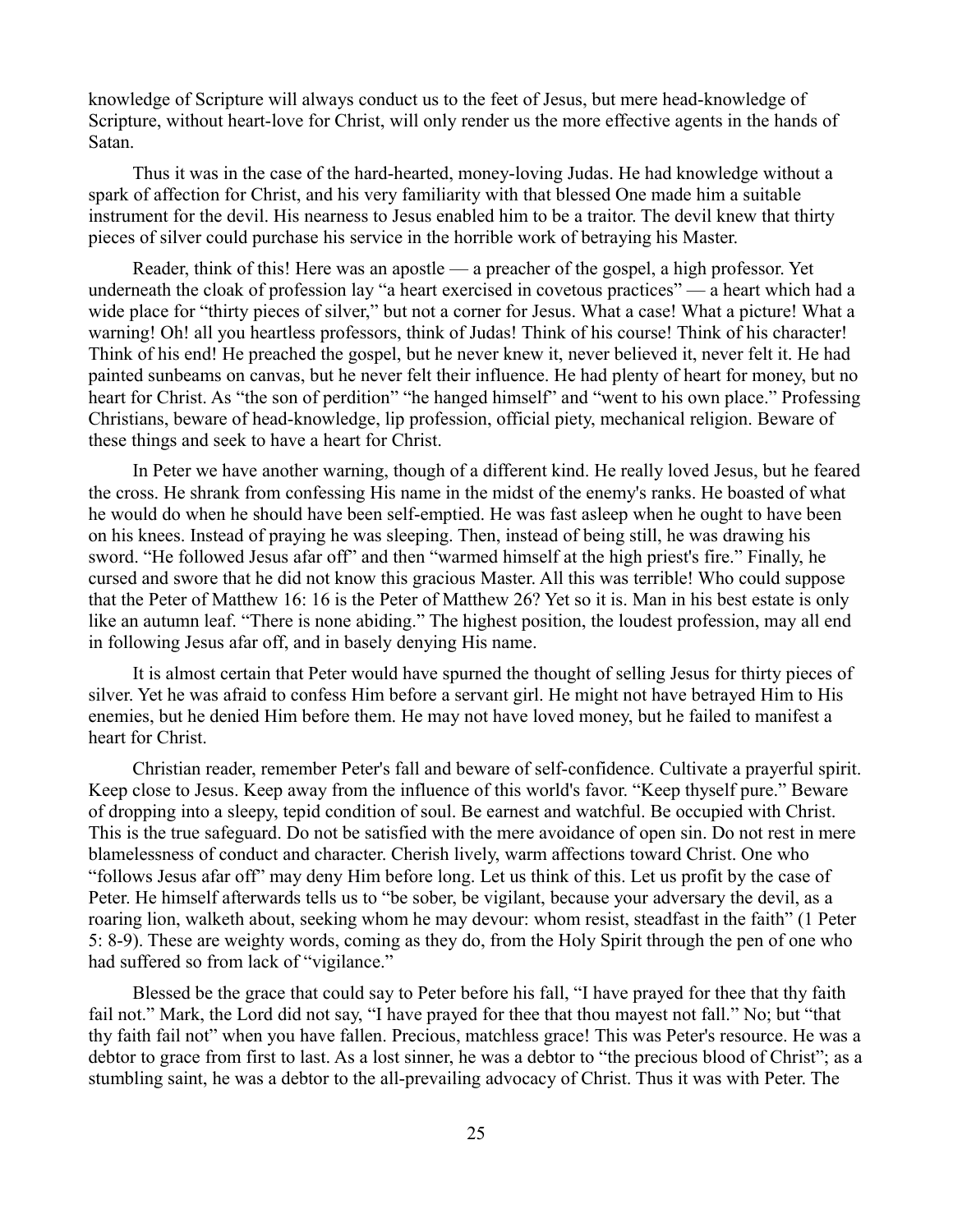advocacy of Christ was the basis of his happy restoration. Of this advocacy Judas knew nothing. It is only those who are washed in the blood that partake of the advocacy. Judas knew nothing of either. Hence "he went and hanged himself," whereas Peter went forth as a restored soul to "strengthen his brethren." *There is no one so fit to strengthen his brethren as one who has himself experienced the restoring grace of Christ.* Peter was able to stand before the congregation of Israel and say, "Ye denied the Holy One and the Just," the very thing he had done himself. This shows how entirely his conscience was purged by the blood and his heart restored by the advocacy of Christ.

Now, one word as to the woman with the alabaster box. She stands forth in bright and beautiful contrast with all. While the chief priests, elders and scribes were plotting against Christ "in the palace of the high priest who was called Caiaphas," she was anointing His body "in the house of Simon the leper." While Judas was covenanting with the chief priests to sell Jesus for thirty pieces of silver, she was pouring the precious contents of her alabaster box upon His Person. Touching contrast! She was wholly absorbed with her object, and her object was Christ. Those who knew not His worth and beauty might pronounce her sacrifice a waste. Those who could sell Him for thirty pieces of silver might talk of "giving to the poor," but she heeded them not. Their surmisings and murmurings were nothing to her. She had found her all in Christ. They might murmur, but she could worship and adore. Jesus was more to her than all the poor in the world. She felt that nothing was "waste" that was spent on Him. He might only be worth thirty pieces of silver to one who had a heart for money. He was worth ten thousand words to her, because she had a heart for Christ. Happy woman! May we imitate her! May we ever find our place at the feet of Jesus, loving, adoring, admiring and worshipping His blessed Person. May we spend and be spent in His service, even though heartless professors should deem our service a foolish "waste."

The time is rapidly approaching when we shall not repent of anything done for His name's sake. If there could be room for a single regret, it will be that we so faintly and feebly served His cause in the world. If, on "the morning without clouds," a single blush could mantle the cheek, it will be that we did not, when down here, dedicate ourselves more undividedly to His service.

Reader, let us ponder these things. And may the Lord grant us *a heart for Christ!*

#### **STEPHEN**

## (Acts 7: 55-60)

There are two grand facts which characterize Christianity and mark it off from all that had gone before. These are, first, Man glorified in heaven, and secondly, God dwelling in man on the earth. These are stupendous facts, divinely glorious and fitted to produce the most powerful effect upon the heart and life of the Christian.

They are unique to Christianity. They were never known until redemption was fully accomplished and the Redeemer took His seat at the right hand of the Majesty in the heavens. Then was seen for the first time in the annals of eternity, a Man on the throne of God. Wondrous sight! Magnificent result of accomplished redemption! The enemy seemed to have triumphed when the first man was expelled from Eden, but the Second Man has made His victorious way into heaven and taken His seat on the eternal throne of God.

This, we repeat, is a fact of transcendent glory. The counterpart, the companion fact is God the Holy Spirit dwelling with and in man on earth. These things were unknown in Old Testament times. What did Abraham know of a glorified Man in heaven? What did any of the ancient worthies know of it? Nothing; how could they? There was no man on the throne of heaven until Jesus took His seat there.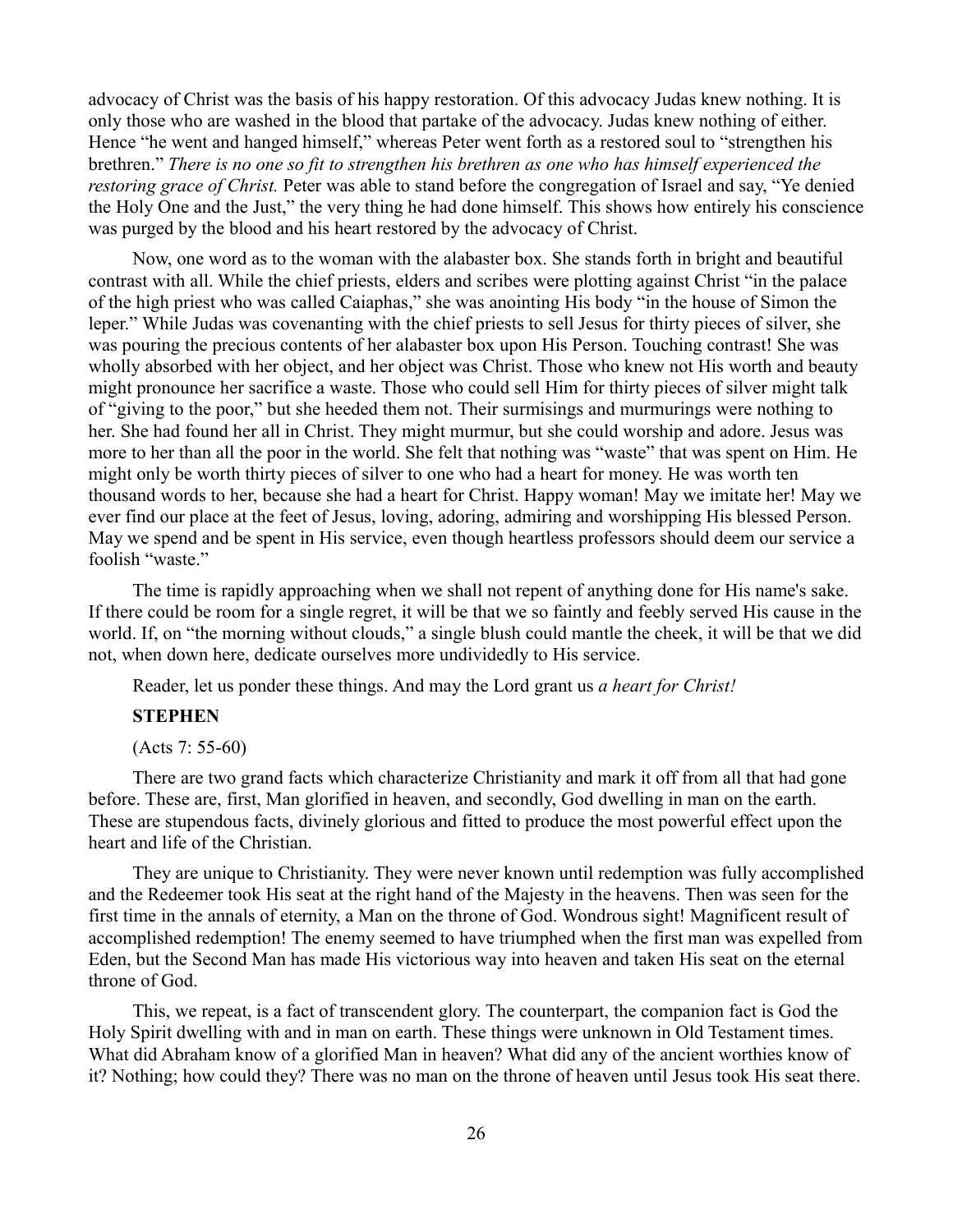Until He was glorified in heaven, the Holy Spirit could not take up His abode in man on earth. "He that believeth on Me, as the Scripture hath said, out of his belly shall flow rivers of living water. But this spake He of the Spirit, which they that believe on Him should receive: *for the Holy Spirit was not yet; because that Jesus was not yet glorified"* (John 7: 38-39). "Nevertheless I tell you the truth; it is expedient for you that I go away: *for if I go not away, the Comforter will not come unto you; but if I depart, I will send Him unto you"* (John 16: 7).

Here we have our two facts linked together in the most direct and positive manner: Christ glorified above and the Holy Spirit dwelling in man below. The two are inseparably connected; the latter is entirely dependent upon the former, and both together form the two great distinguishing features of that glorious Christianity revealed in the gospel of God.

It is not our purpose to enter upon any elaborate proof of these truths. We assume them as established. Moreover, we assume that the Christian reader cordially receives and holds them as *eternal* truths and that he is prepared to appreciate the illustration of their practical power and formative influence presented in the history of Stephen as recorded in Acts 7: 55-60. Let us draw near and gaze on the marvelous picture — the picture of a true Christian.

The principal part of Acts 7 is occupied with a most powerful unfolding of the history of the nation of Israel -- a history stretching from the call of Abraham to the death of Christ. At the close of his address, Stephen made a painful application to the consciences of his hearers, which drew forth their most bitter animosity and deadly rage. "When they heard these things they were cut to the heart and they gnashed on him with their teeth." Here we see the effect of religiousness without Christ. These men were the professed guardians of religion and the guides of the people, but it proved to be religion versus Christianity. In them we have the terrible exponent of a godless, Christless religion; in Stephen we have the lovely exhibition of true Christianity. They were full of religious animosity and rage: he was full of the Holy Spirit. They gnashed their teeth: his face was like that of an angel. What a contrast!

We must quote the passage for the reader. "But he, being full of the Holy Spirit, looked up steadfastly into heaven and saw the glory of God and Jesus standing on the right hand of God, and said, Behold, I see the heavens opened and the Son of man standing on the right hand of God."

Here are our two great facts again displayed in a man of like passions with ourselves. Stephen was full of the Holy Spirit and his earnest gaze was fixed on a glorified Man in heaven. This is Christianity. This is the true, the normal idea of a Christian. He is a man full of the Holy Spirit, looking with the steady gaze of faith into heaven and occupied with a glorified Christ. We cannot accept any lower standard than this, short as we may come of it practically. It is very high and very holy. Moreover, we have to confess how very little we are up to it. Still it is the divine standard, and every devoted heart will aspire to it and nothing less. It is the happy privilege of every Christian to be full of the Holy Spirit and to have the eye of faith fixed on the glorified Man in heaven. There is no divine reason why it should not be so. Redemption is accomplished, sin is put away, grace reigns through righteousness, there is a Man on the throne of God, the Holy Spirit has come down to this earth and taken up His abode in the believer individually and in the Church corporately.

Thus it stands. Be it carefully noted that these things are not mere speculations or cold theories. Alas! they may be held as such, but in themselves they are not. On the contrary they are immensely practical, divinely formative, powerfully influential, as we can distinctly see in the case of the blessed martyr Stephen. It is impossible to read the closing verses of Acts 7 and not see the powerful effect produced upon Stephen by the Object which filled the vision of his soul. There we behold a man surrounded by the most terrible circumstances, enemies rushing upon him, death staring him in the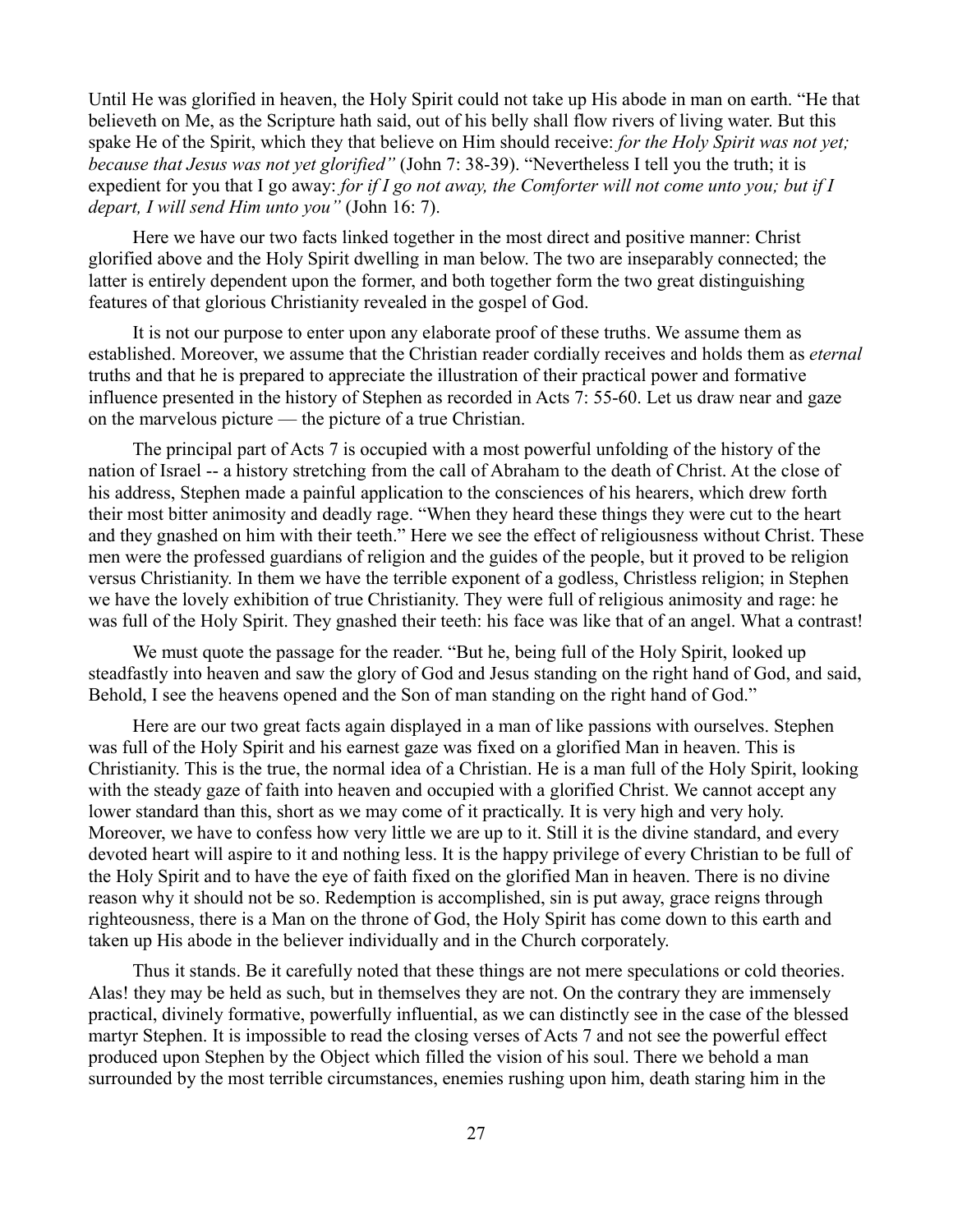face. But instead of being in any wise affected or governed by those circumstances, he is entirely governed by heavenly objects. He looked up steadfastly into heaven and saw Jesus. Earth was rejecting him, as it already rejected his Lord, but heaven was opened to him, and looking up into that open heaven he caught some of the rays of glory shining in the face of his risen Lord. He not only caught them but reflected them back upon the moral gloom which surrounded him.

Is not all this most deeply practical? Assuredly it is! Stephen was not only lifted above his surroundings in the most wonderful manner, but he was enabled to exhibit to his persecutors the meekness and grace of Christ. In him we see a most striking illustration of 2 Corinthians 3: 18 — a passage of great depth and fullness. "But we all, with open face beholding as in a glass the glory of the Lord, are changed into the same image from glory to glory, as by the Lord the Spirit."\*

{\* "Beholding as in a glass" hardly conveys the force, fullness and beauty of the original word. The English reader should be informed that the entire clause is expressed by the one Greek word which conveys the double idea of beholding and reflecting. The passage might be rendered thus: "We all, with open face mirroring the glory, are changed ..." The real idea is that the Christian reflects, like a mirror, the glory on which he gazes and thus becomes conformed to the image of his Lord by the powerful ministry of the Lord the Spirit. The whole verse is one of the most condensed, yet comprehensive and magnificent statements of practical Christianity anywhere to be found in the sacred canon. It furnishes a concise commentary on the facts, of which Stephen is a vivid illustration. Would that we all more fully entered into and more faithfully exhibited the power of these things!}

Only see how all this is livingly unfolded in the scene before us. The very highest expression of heavenly Christianity is met by the deepest, darkest and most deadly display of religious resentment. We can see the two culminating in the death of the first Christian martyr. "Then they cried out with a loud voice and stopped their ears, and ran upon him with one accord and cast him out of the city, and stoned him: and the witnesses laid down their clothes at a young man's feet whose name was Saul. And they stoned Stephen, calling upon God and saying, Lord Jesus, receive my spirit! And he kneeled down and cried with a loud voice, Lord, lay not this sin to their charge. And when he had said this he fell asleep."

Here is genuine practical Christianity — living conformity to the image of Christ. Here we see a man so lifted above circumstances, so lifted out of himself as to be able — after the pattern of his Lord — to pray for his murderers. Instead of being occupied with himself or thinking of his own sufferings, he thinks of others and pleads for them. So far as he was concerned all was settled. His eye was fixed on the glory — so fixed as to catch its concentrated beams and reflect them back upon the very faces of his murderers. His countenance was radiant with the light of that glory into which he was about to enter, and he was enabled by the power of the Holy Spirit to imitate his blessed Master and to spend his last breath in praying for his murderers: "Lord, lay not this sin to their charge." And what then? He had nothing more to do but fall asleep — to close his eyes upon a scene of death and open them upon a scene of deathless glory, or rather to enter upon that scene which already filled the vision of his enraptured soul.

Reader, let us remember that this is true Christianity. It is the happy privilege of a Christian to be full of the Holy Spirit, looking off from himself and up from his surroundings, whatever they may be, gazing steadfastly into heaven and occupied with the glorified Man Christ Jesus. The necessary result of being thus occupied is practical living conformity to that blessed One on whom the eye is fixed. We become like Him in spirit, in ways and in our entire character. It must be so. "We all, with open face mirroring the glory, are changed into the same image."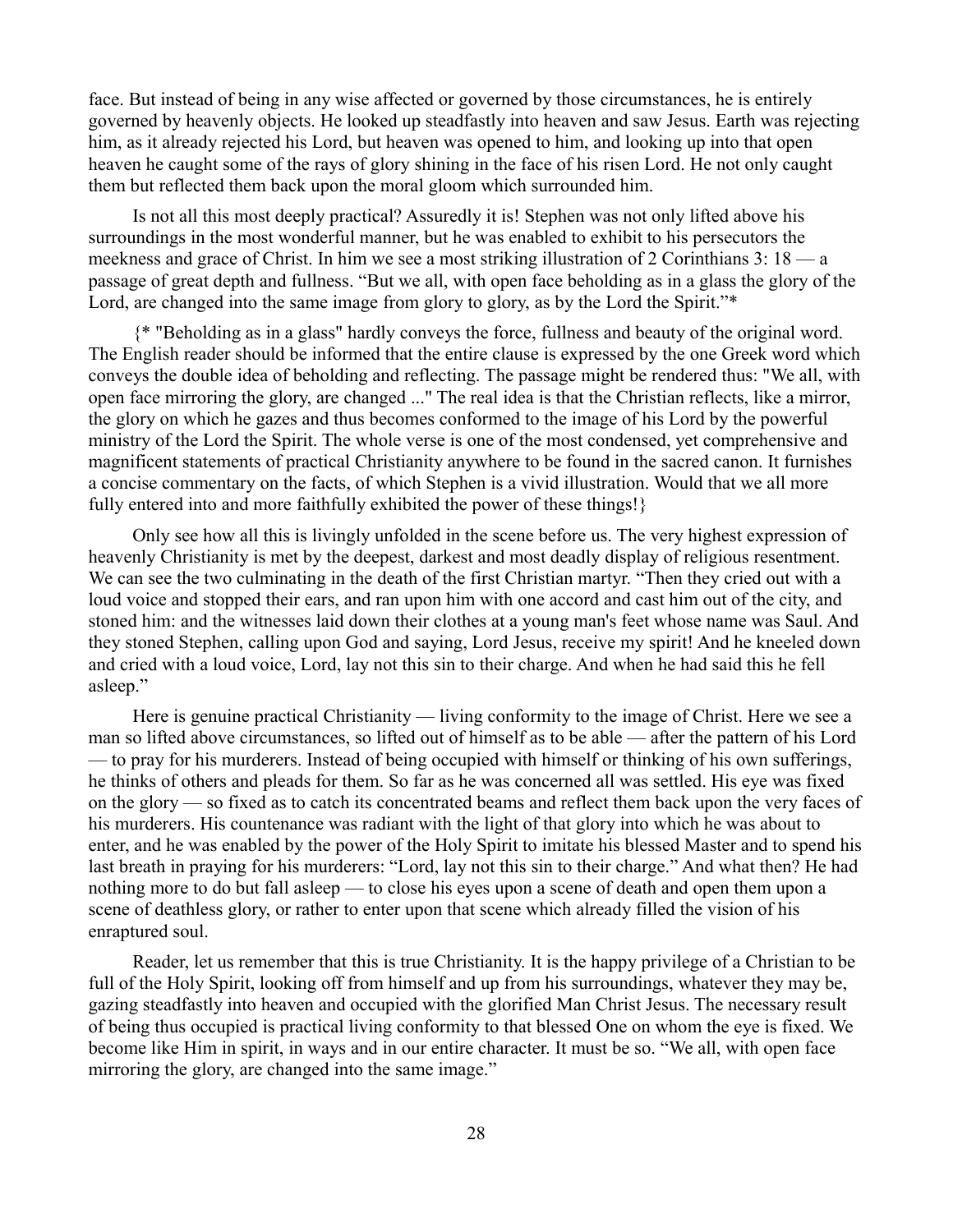It is of very great importance to see and know that nothing short of this is up to the mark of the Christianity presented in the New Testament. This is the divine standard. We should not be satisfied with anything less. We see in Stephen a man reflecting the glory of Christ in a very positive practical way. He was not merely talking about glory, but actually reflecting it. We may talk about heavenly glory while our practical ways are anything but heavenly. It was not so with Stephen. He was a living mirror in which men could see the glory reflected. And should it not be so with us? Unquestionably. But is it so? Are we so absorbed with our risen Lord, so fixed on Him, so centered in Him that our fellow men — those with whom we meet from day to day — can see the traits, the features of His image reflected in our character, our habits, our spirit, our style? Regretfully we cannot say much on this score. But then, dearly beloved Christian reader, can we not at least say, "Is it our heart's deep and earnest *desire* to be so occupied and filled with Christ that His lovely grace may shine out in us to the praise of His name?" God, in His rich mercy, grant that our eye may be so fixed on Jesus that we too may, in some degree, mirror the glory and thus shed some tiny ray of that glory upon the darkness around!

When the pangs of trial seize us,

When the waves of sorrow roll,

I will lay my head on Jesus -

Pillow of the troubled soul:

Surely none can feel like Thee,

Weeping One of Bethany!

"Jesus wept!" — that tear of sorrow

Is a legacy of love.

Yesterday, today, tomorrow,

He the same doth ever prove.

Thou art all in all to me,

Living One of Bethany!

## **PETER ON THE WATER**

(Read Matthew 14: 22-33)

There are two ways in which we may view the interesting portion of Scripture given above. We may read it from a dispensational standpoint as bearing upon the subject of God's dealings with Israel. Also, we may read it as a portion directly bearing on the subject of our own practical walk with God from day to day.

Our Lord, having fed the multitude and dismissed them, "went up into a mountain apart to pray, and when the evening was come, He was there alone." This answers precisely to His present position with reference to the nation of Israel. He has left them and gone on high to enter upon the blessed work of intercession. Meanwhile, the disciples — a type of the pious remnant — were tossed on the stormy sea during the dark watches of the night, deeply tried and exercised in the absence of their Lord. But He never for a moment lost sight of them, never withdrew His eyes from them. And when they were brought, as it were, to their wits' end, He appears for their relief, hushes the wind, calms the sea and brings them to their desired haven.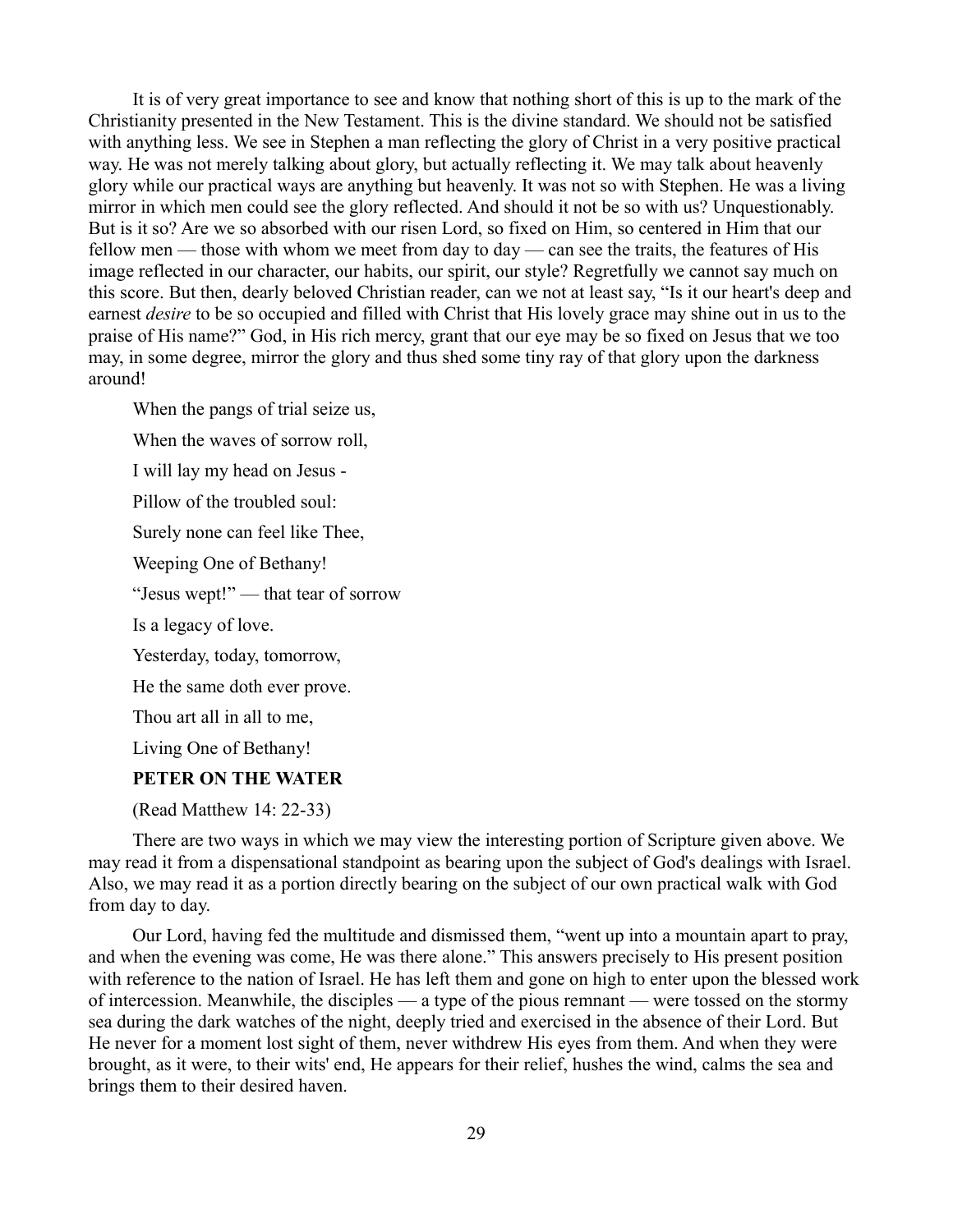Thus much as to the dispensational bearing of this passage of Scripture, inasmuch as our object is to present to the heart of the reader the precious truth unfolded in the narrative of Peter on the water truth bearing directly upon our own individual path, whatever the nature of that path may be.

It demands no stretch of imagination to see in the case of Peter, a striking figure of the Church of God collectively or of the individual Christian. Peter left the ship at the call of Christ. He abandoned all that the heart would so fondly cling to, and came forth to walk on the stormy water — a path of faith, a path in which nothing but simple faith could live for a single hour. To all who are called to tread that path, it must be either Christ or nothing. Our only source of power is in keeping the eye of faith firmly fixed on Jesus, "Looking off unto Jesus, the author and finisher of faith" (Heb. 12). The moment we take the eye off Him, we begin to sink.

It is not a question of salvation — of reaching the shore in safety. By no means! We are speaking now of the walk of the Christian in this world, of the practical career of one who is called to abandon this world, to give up all that mere nature would lean upon and trust in, to relinquish earthly things and human resources to walk with Jesus above the power and influence of things seen and temporal.

Such is the high calling of the Christian and of the whole Church of God, in contrast with Israel, God's earthly people. We are called to live by faith, to walk in calm confidence above the circumstances of this world altogether, to move in holy companionship with Jesus. It was after this that Peter's soul was seeking when he uttered those words, "Lord, if it be Thou, bid me come unto Thee on the water." Here was the point: "If it be Thou." If it were not He, the wildest mistake that Peter could possibly make would be to leave the ship. But if indeed it was Jesus — that blessed One, that most glorious, most gracious One who Peter saw moving peacefully over the surface of the troubled deep then, assuredly, the very highest, the very happiest, the very best thing he could do was to abandon every earthly and natural resource to come forth to Him and taste the wonderful blessedness of companionship with Him.

There is immense force, depth and significance in these clauses — "If it be Thou" — "Bid me come unto Thee" — "On the water." Mark, it is "unto Thee *on the water*." It was not Jesus coming to Peter *in the ship*, blessed and precious as that is, but Peter coming to Jesus on the water. It is one thing to have Jesus coming into the midst of our circumstances, hushing our fears, allaying our anxieties, tranquilizing our hearts, but it is quite another thing for us to push out from the shore of circumstances or from the ship of nature's devices, to walk in calm victory over the circumstances simply to be with Jesus where He is. The former reminds us somewhat of the Sareptan in 1 Kings 17. The latter, of the Shunammite in 2 Kings 4.

Is it that we do not appreciate the excellent grace that breathes in those words, "Be of good cheer; it is I; be not afraid?" Far be the thought! These words are most precious. Moreover, Peter might have tasted, yes reveled in their sweetness, even though he had never left the ship at all. It is well to distinguish between these two things. They are very often confounded. We are all prone to rest in the *thought* of having the Lord with us and His mercies around us in our daily path. We linger amid the relationships of nature, the joys of earth, such as they are, and the blessings which our gracious God pours so liberally upon us. We cling to circumstances instead of breathing after more intimate companionship with a rejected Christ. In this way we suffer immense loss.

Yes, we say it advisedly, "*immense loss.*" It is not that we should prize God's blessings and mercies less, but we should prize *Him* more. We believe that Peter would have been a loser had he remained in the ship. Some may deem it restlessness and forwardness; we believe it was the fruit of earnest longing after his much loved Lord — an intense desire to be near Him, cost what it might. He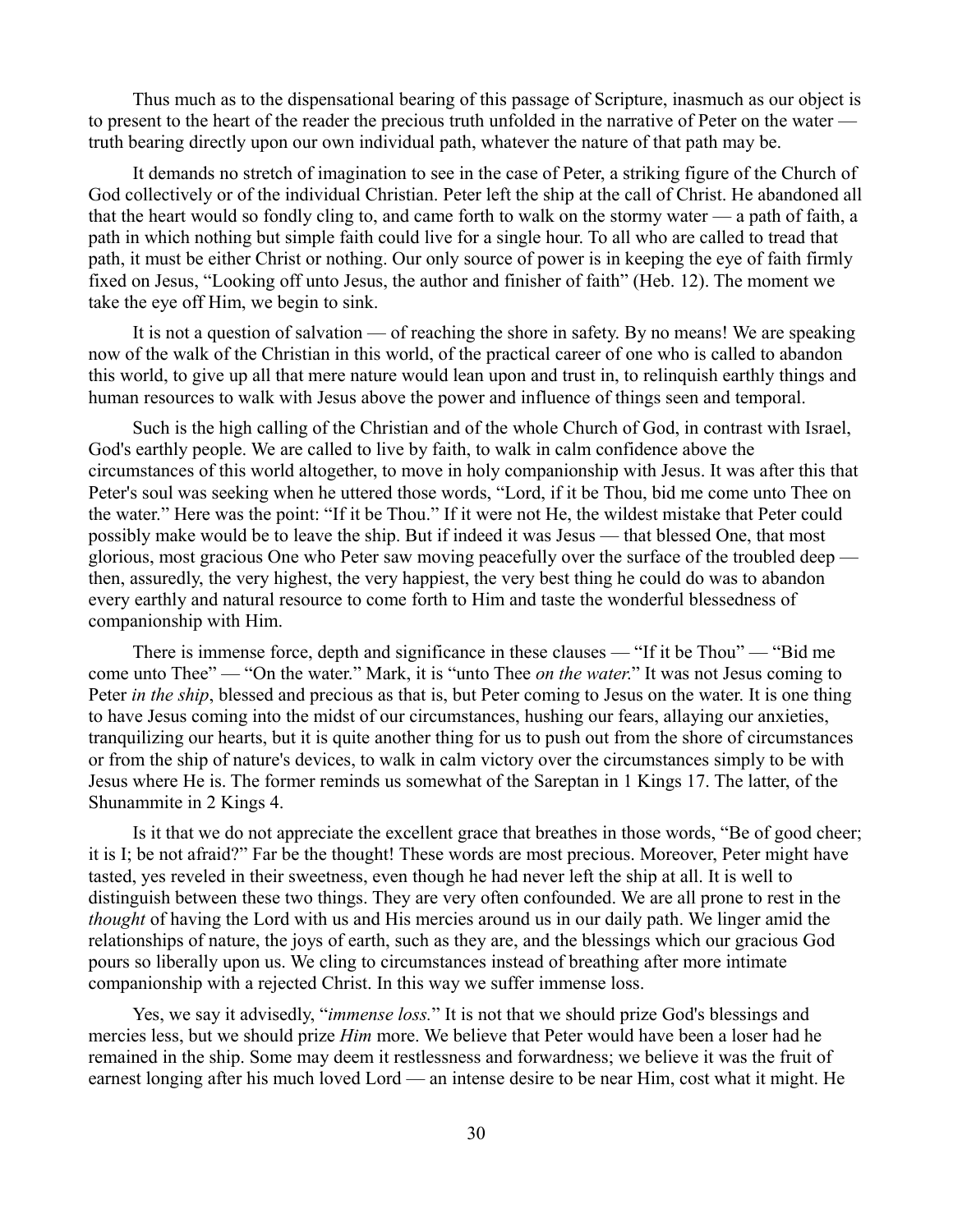beheld his Lord walking on the water and he longed to walk with Him, and his longing was right. It was pleasing to the heart of Jesus.

Besides, he had the authority of his Lord for leaving the ship. That word "come" — a word of mighty moral force — fell on his heart and drew him forth from the ship to go to Jesus. Christ's word was the authority for entering on that strange mysterious path, and Christ's realized presence was the power to pursue it. Without that word he dare not start; without that presence he could not proceed. It was strange, it was unearthly, it was above and beyond nature to walk on the sea, but Jesus was walking there and faith could walk with Him. So Peter thought, and therefore "he came down out of the ship, and walked on the water to go to Jesus."

Now this is a striking figure of the true path of a Christian, the path of faith. The warrant for that path is Christ's Word. The power to pursue it is to keep the eye fixed on Him. It is not a question of right or wrong. There was nothing wrong in remaining in the ship. But the question is, "At what do we aim?" Is it the fixed purpose of the soul to get as near as we can to Jesus? Do we desire to taste a deeper, closer, fuller communion with Him? Is He enough for us? Can we give up all that mere nature clings to, and lean on Jesus only? He beckons us forth to Himself in His infinite love. He says, "Come." Shall we refuse? Shall we hesitate and hang back? Shall we cling to the ship while the voice of Jesus bids us "come"?

It may be said that Peter broke down and therefore it is better, safer and wiser to remain in the ship than to sink in the water. It is better not to take a prominent place, than having taken it, to fail therein. Well, it is quite true that Peter failed, but why? Was it because he left the ship? No, but because he ceased to look to Jesus. "When he saw the wind boisterous, he was afraid; and beginning to sink, he cried, saying, Lord, save me." Thus it was with poor Peter. His mistake was not in leaving the ship, but in looking at the waves and the winds — looking at his surroundings in place of looking off unto Jesus. He had entered upon a path which could only be trodden by faith — a path in which, if he had not Jesus, he had nothing at all — no ship, not a spar or a plank to cling to. In a word, it was either Christ or nothing. It was either walking with Jesus on the water or sinking beneath it without Him. Nothing but faith could sustain the heart in such a course. But faith could sustain, for faith can live amid the roughest waves and the stormiest skies. Faith can walk on the roughest waters; unbelief cannot walk on the smoothest.

But Peter failed. Yes; and what then? Does that prove he was wrong in obeying the call of his Lord? Did Jesus reprove him for leaving the ship? Ah! no; that would not have been like Him. He could not tell His poor servant to come, and then rebuke him for coming. He knew and could feel for Peter's weakness. Hence we read that "Immediately Jesus stretched forth His hand and caught him, and said unto him, O thou of little faith, wherefore didst thou doubt?" He does not say, "O you restless forward one, why did you leave the ship?" No; but "wherefore didst thou doubt?" Such was the tender reproof. And where was Peter when he heard it? *In the arms of his Lord!* What a place! What an experience! Was it not well worth leaving the ship to taste such blessedness? Assuredly it was! Peter was right in leaving the ship, and although he broke down in that lofty path on which he had entered, it only led him into a deeper sense of his own weakness and nothingness, and of the grace and love of his Lord.

Christian reader, what is the moral of all this to us? Simply this. Jesus calls us forth from the things of time and sense to walk with Him. He summons us to abandon all our earthly hopes and creature confidences — the props and resources on which our poor hearts lean. His voice may be heard far above the din of waves and storms, and that voice says "Come!" Oh! let us obey. Let us heartily yield ourselves to His call. "Let us go forth unto Him without the camp, bearing His reproach." He